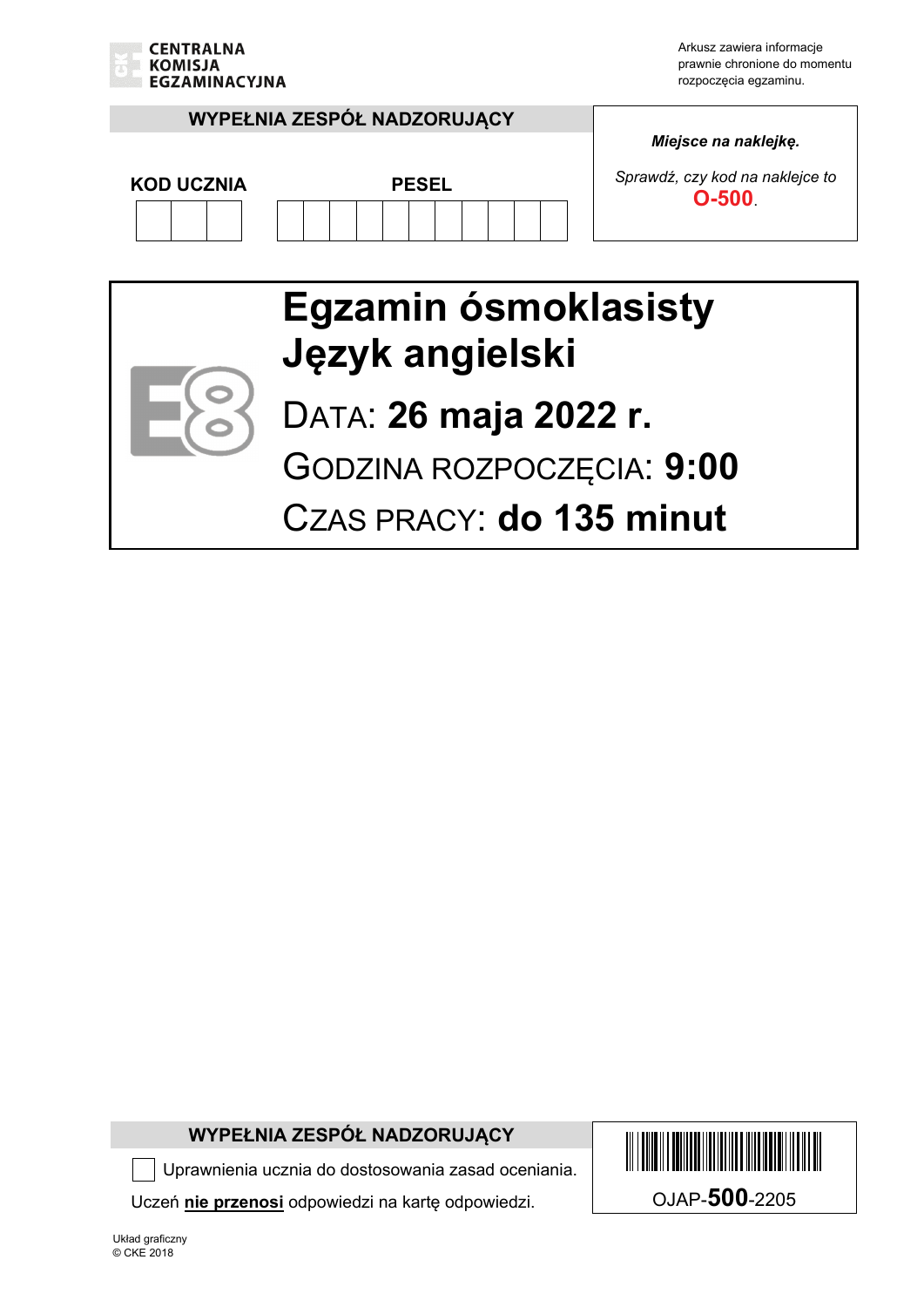# **Instrukcja dla ucznia**

- 1. Sprawdź, czy na kolejno ponumerowanych 43 stronach jest wydrukowanych 14 zadań. Ewentualny brak stron lub inne usterki zgłoś nauczycielowi.
- 2. Czytaj uważnie wszystkie teksty i zadania. Wykonuj zadania zgodnie z poleceniami.
- 3. Teksty do zadań od 1. do 4. zostaną odtworzone z płyty CD.
- 4. Wszystkie zadania rozwiązuj długopisem lub piórem z czarnym tuszem/atramentem. Nie używaj korektora.
- 5. W niektórych zadaniach podanych jest kilka odpowiedzi do wyboru. Wybierz i zaznacz tylko jedną odpowiedź.
- 6. Rozwiązania zadań otwartych, tj. 3, 6, 10, 13 oraz 14, zapisz czytelnie i starannie w wyznaczonych miejscach w arkuszu egzaminacyjnym. Jeśli się pomylisz, błędną odpowiedź przekreśl. Zapisz poprawną odpowiedź nad niepoprawnym fragmentem lub obok niego.

# **Powodzenia!**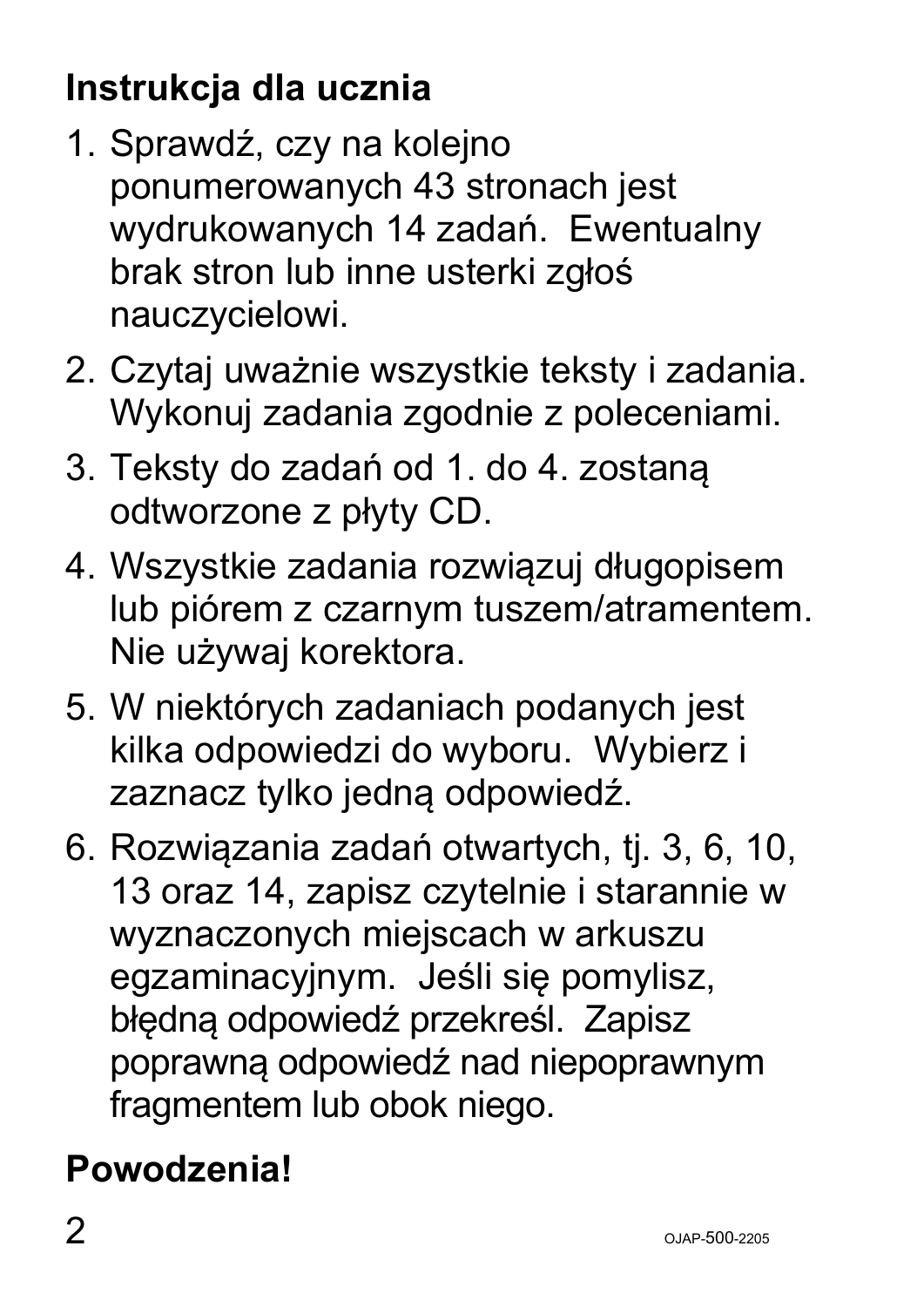pusta strona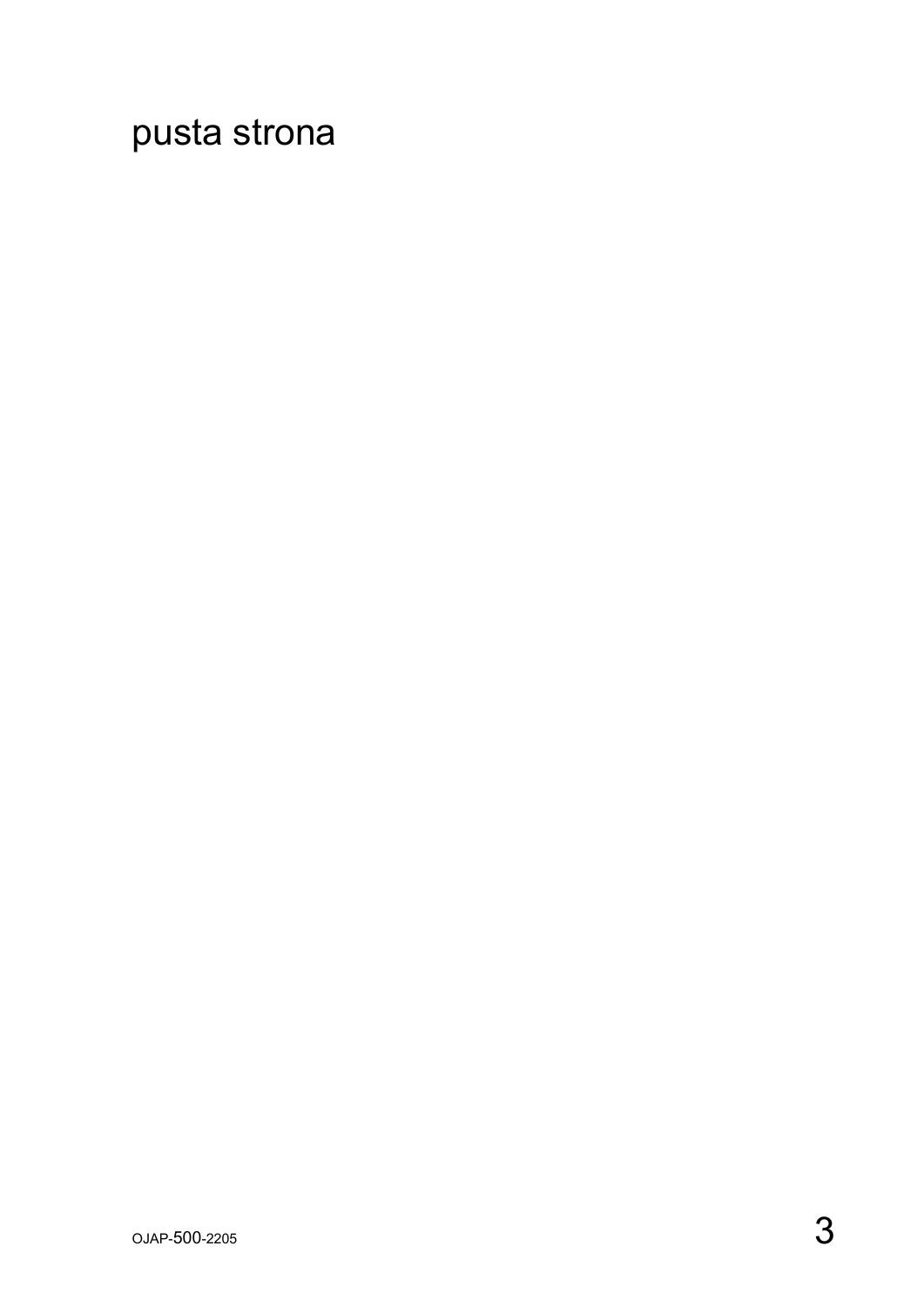### **Zadanie 1. (0–5)**

Usłyszysz dwukrotnie pięć tekstów. W zadaniach 1.1.–1.5., na podstawie informacji zawartych w nagraniu, z podanych odpowiedzi wybierz właściwą. Zakreśl jedną z liter: A, B albo C.

1.1. Which activity are the speakers going to do together?



kręcenie filmów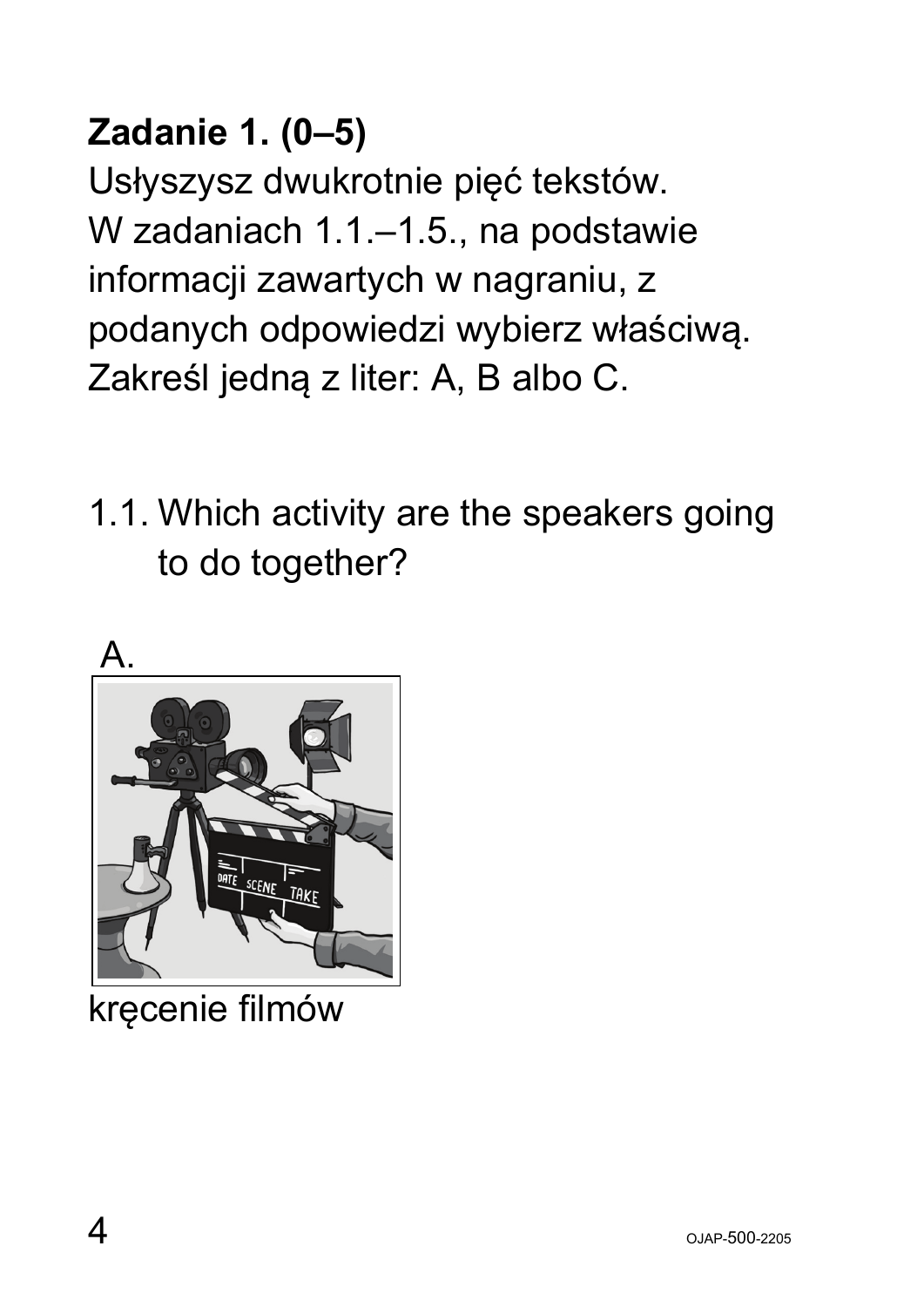

projektowanie ubrań



malowanie obrazów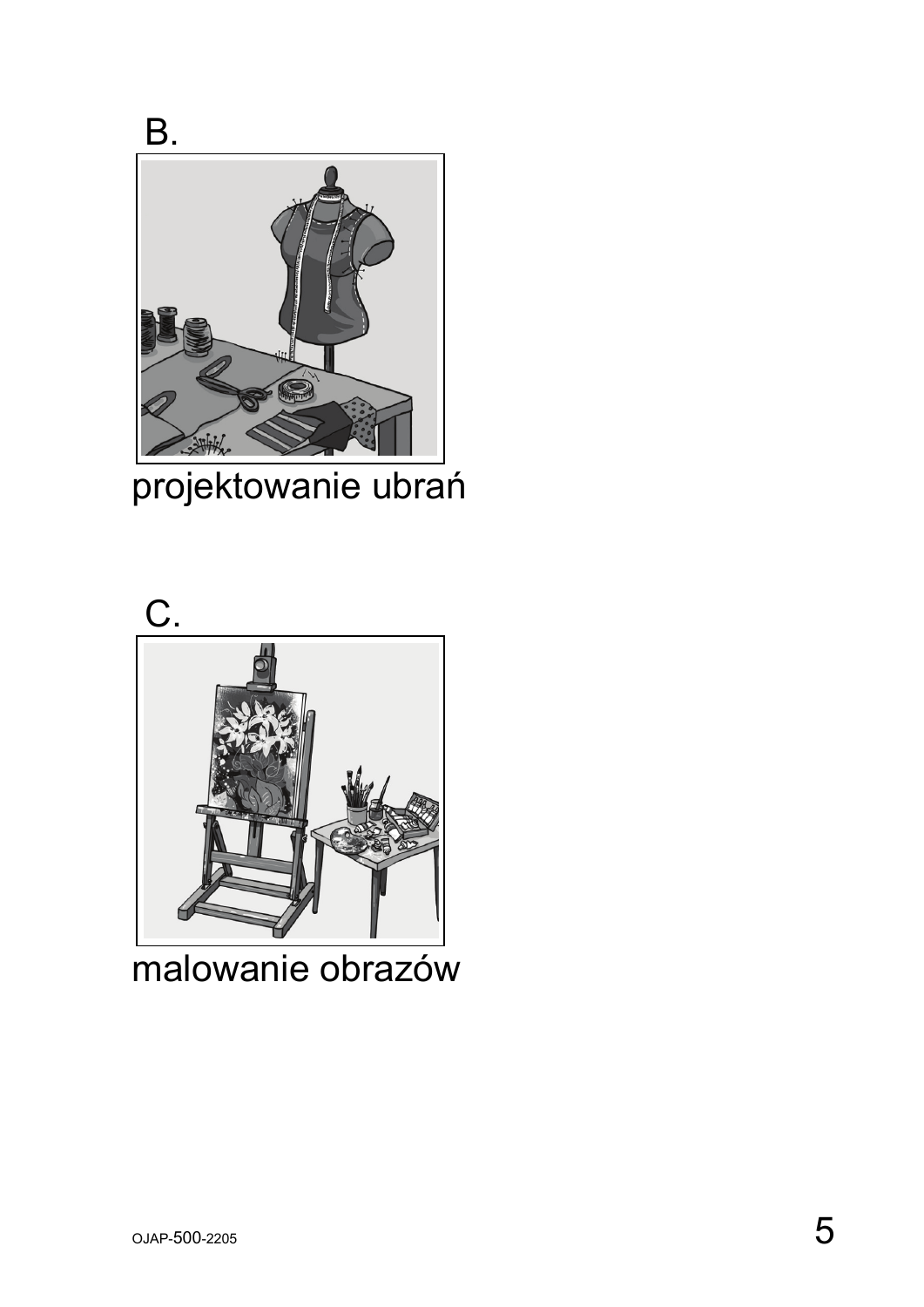### 1.2. Which photo is the woman talking about?





na zdjęciu mężczyzna z dziewczynką na rękach, obok stoi chłopiec

B.



na zdjęciu mężczyzna z chłopcem na rękach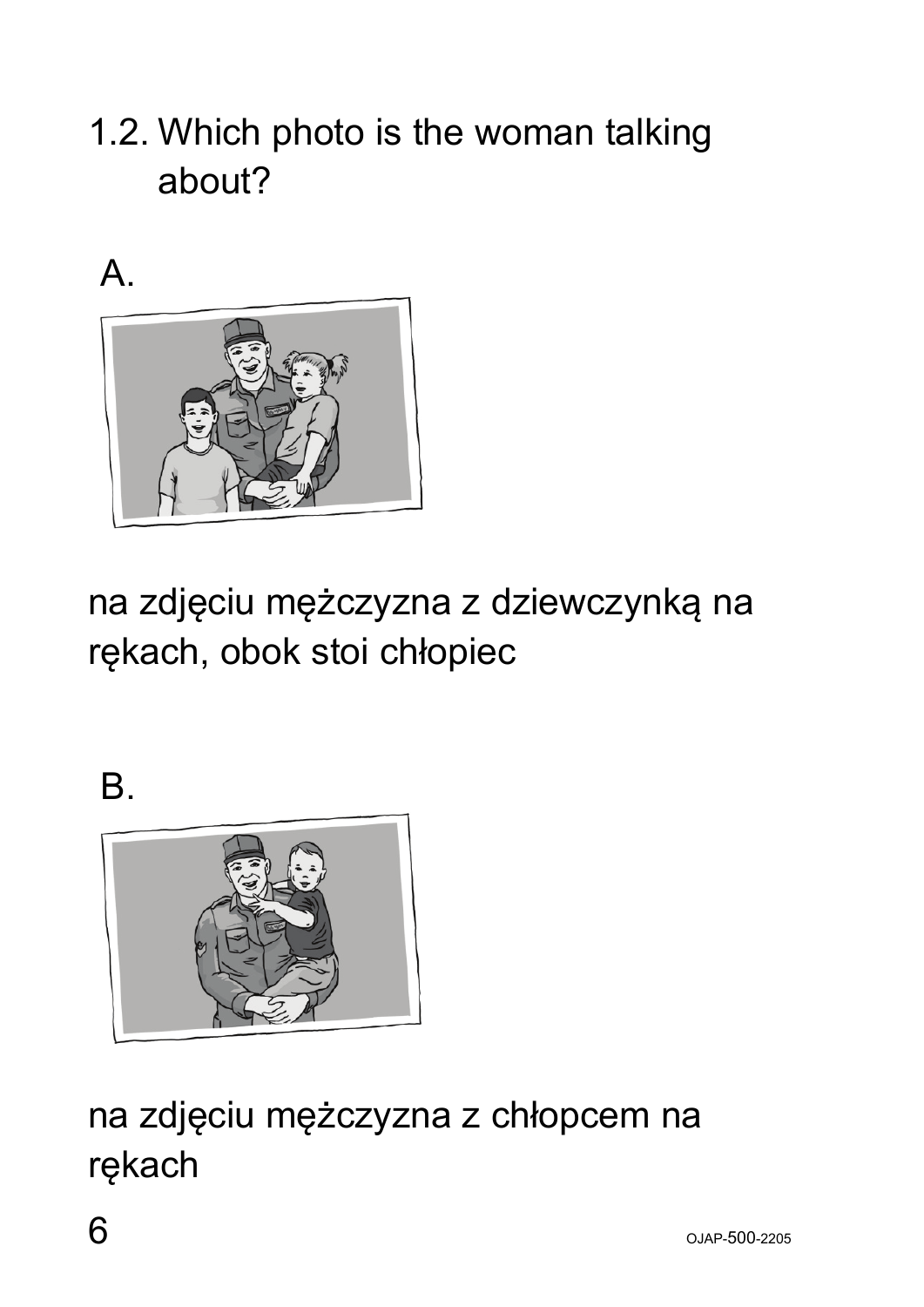C.



#### na zdjęciu kobieta z chłopcem na rękach, obok mężczyzna i dziewczynka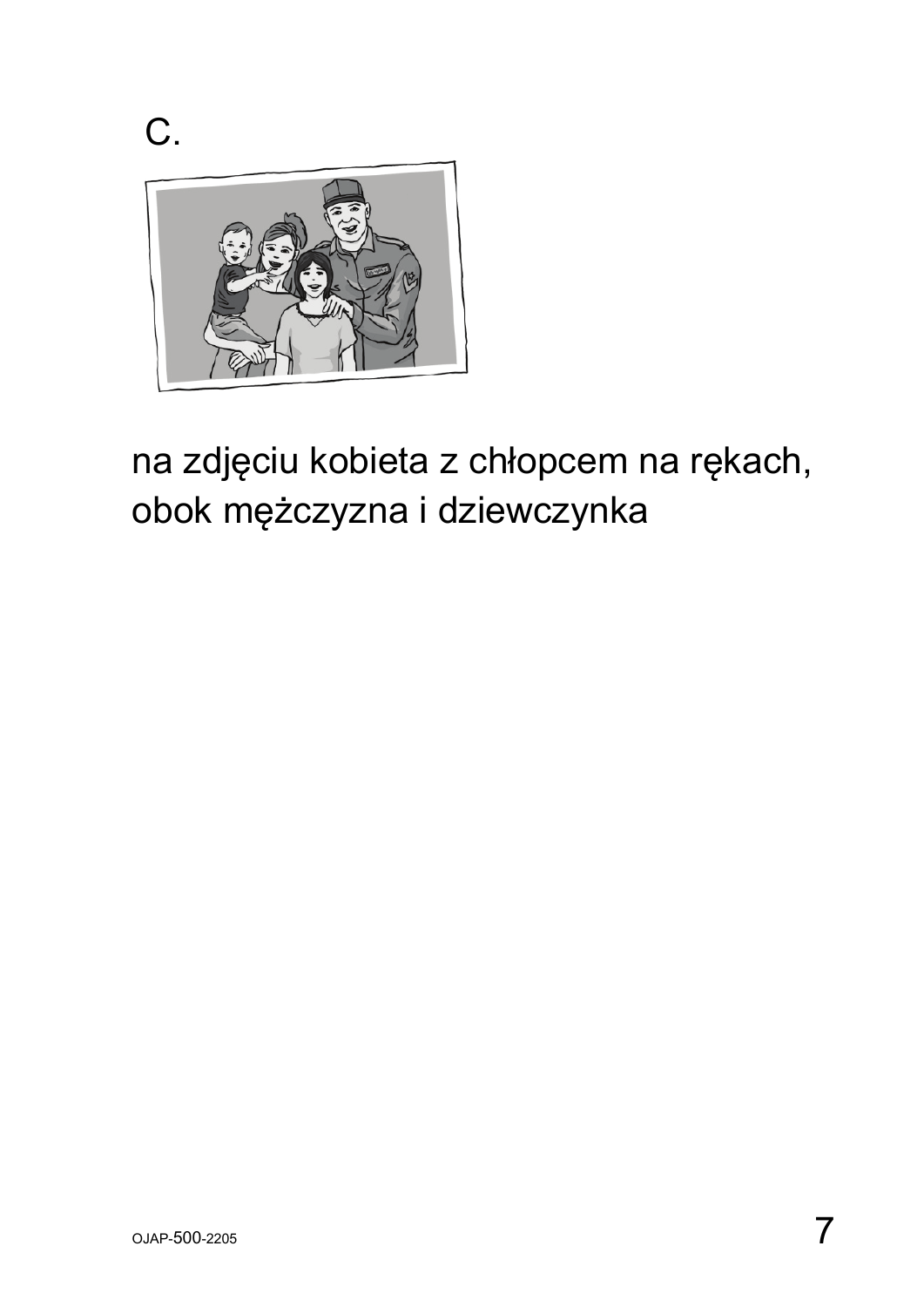$8$  OJAP-500-2205

#### 1.3. Where are the people talking?



autobus



sala lekcyjna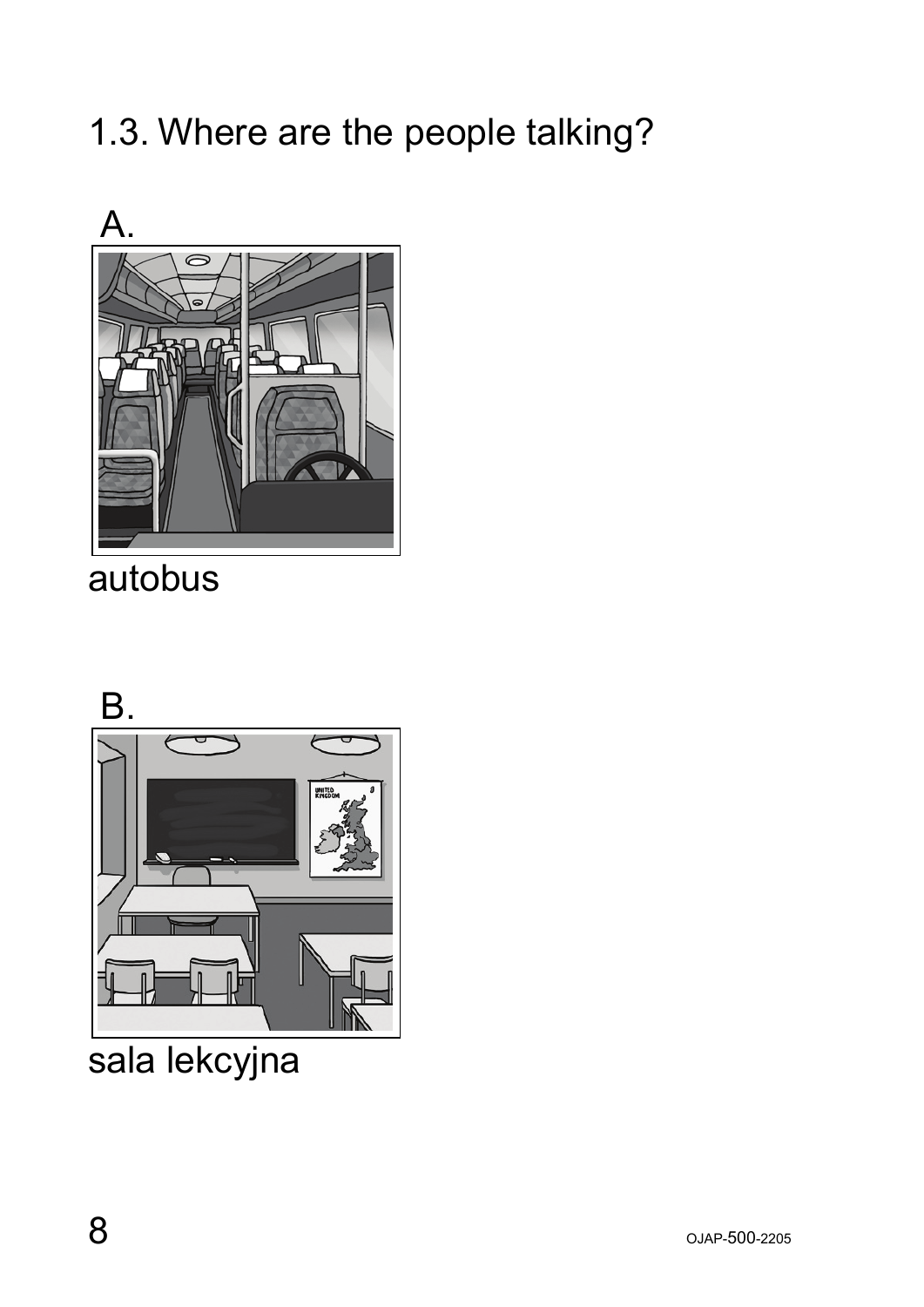

pokój nastolatki

- 1.4. What are the children talking about?
- A. a film
- B. a magic show
- C. a piano concert
- 1.5. In the conversation the boy
- A. thanks the girl for her opinion.
- B. asks the girl for a suggestion.
- C. gives the girl some advice.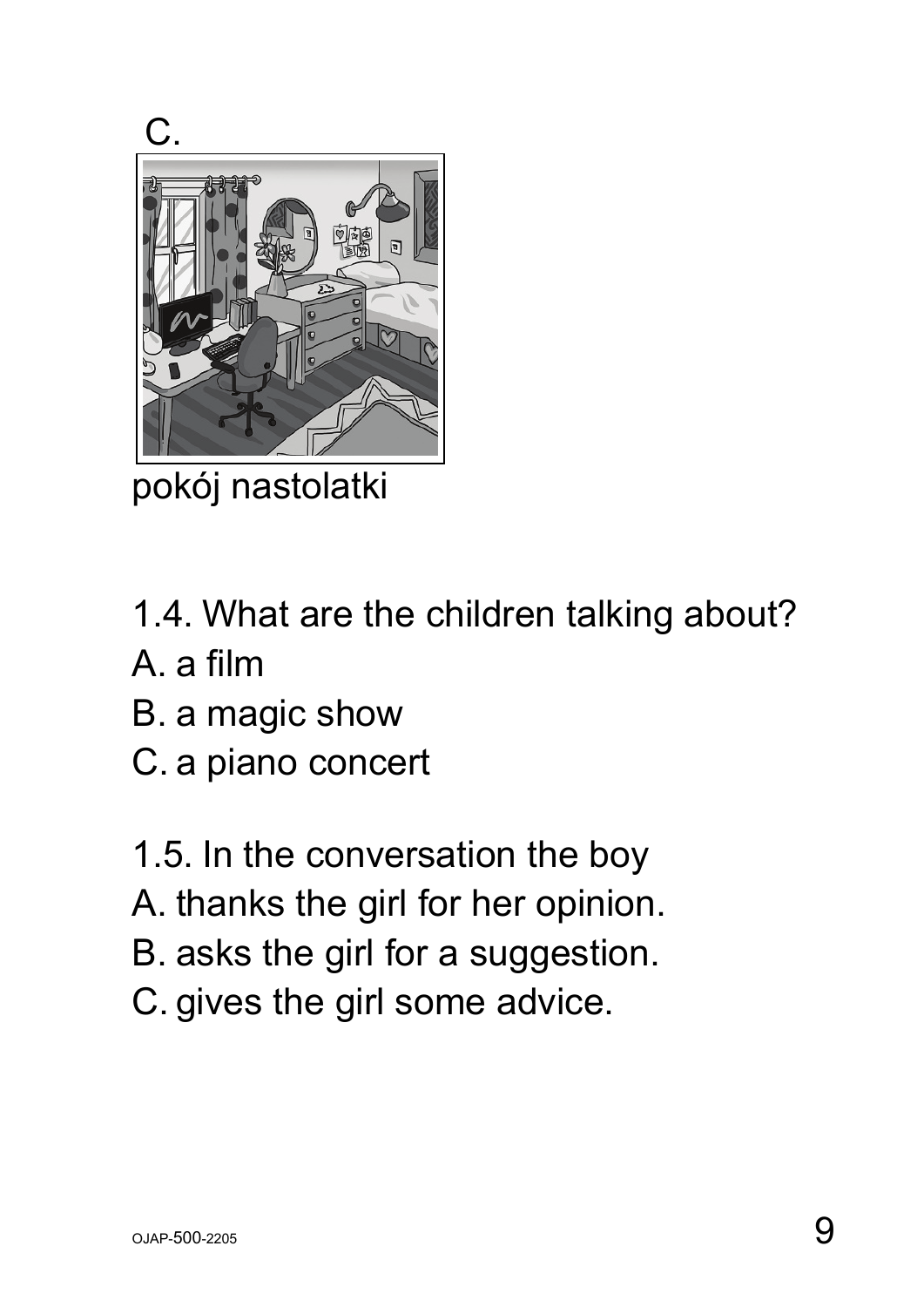### **Zadanie 2. (0–4)**

Usłyszysz dwukrotnie cztery wypowiedzi na temat podróżowania pociągiem. Na podstawie informacji zawartych w nagraniu dopasuj do każdej wypowiedzi (2.1.–2.4.) odpowiadające jej zdanie (A–E). Wpisz rozwiązania do tabeli. Uwaga! Jedno zdanie zostało podane dodatkowo i nie pasuje do żadnej wypowiedzi.

- A. I had a cold after a train journey.
- B. I enjoyed my train journey.
- C. Our journey took longer than planned.
- D. I had to wait because the train was late.
- E. I helped someone at a train station.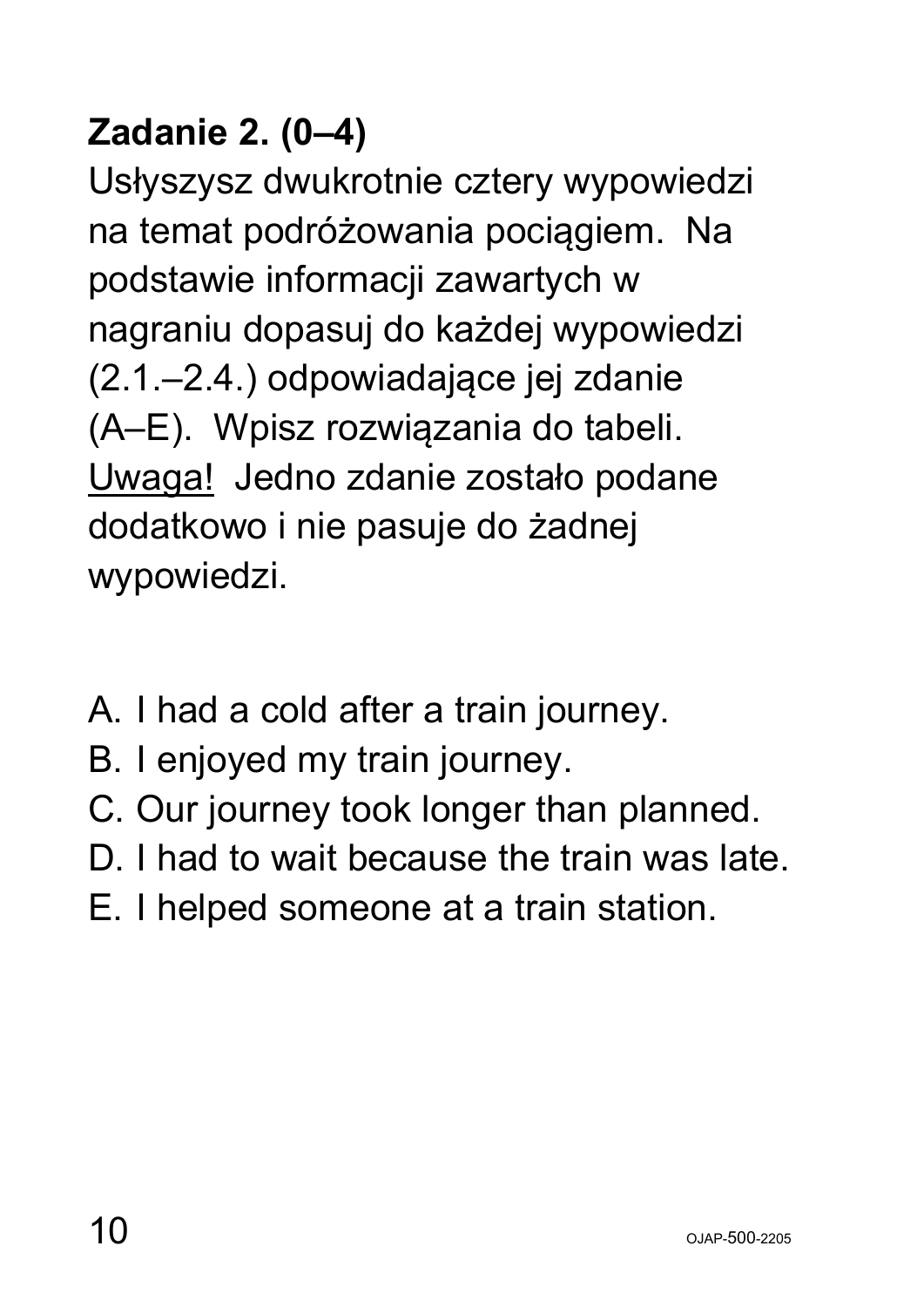| 2.1  |  |
|------|--|
| 2.2  |  |
| 2.3. |  |
| 2.4  |  |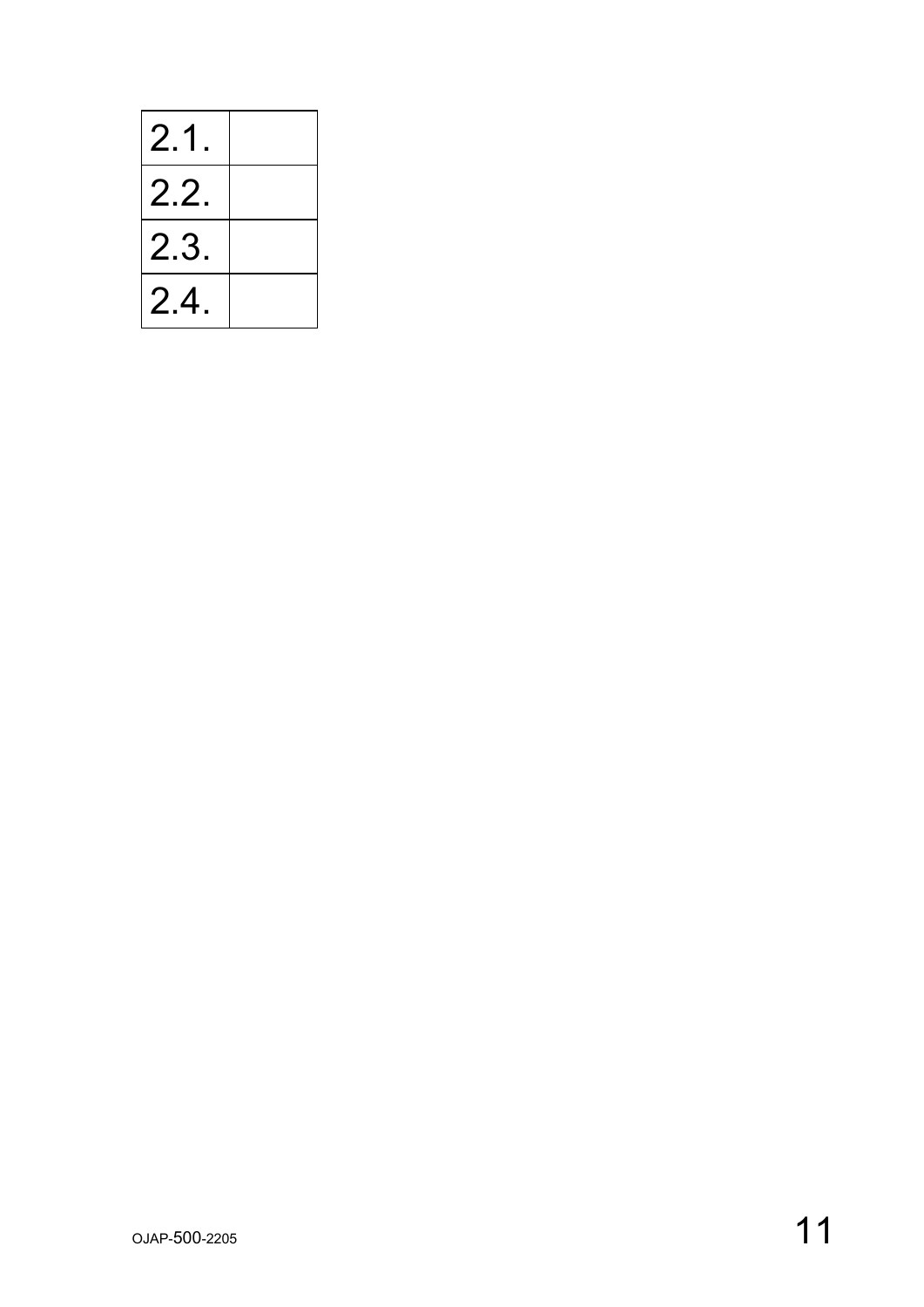#### **Zadanie 3. (0–3)**

Usłyszysz dwukrotnie wywiad z zawodowym pilotem. Na podstawie informacji zawartych w nagraniu uzupełnij luki 3.1.–3.3. w notatce, tak aby jak najbardziej precyzyjnie oddać sens wysłuchanego tekstu. Luki należy uzupełnić w języku angielskim.

The youngest female passenger plane captain

| Kate completed her training at a school |         |
|-----------------------------------------|---------|
| for passenger plane pilots              |         |
| in 3.1.                                 | because |
| it was cheaper.                         |         |

At the school she didn't like  $3.2.$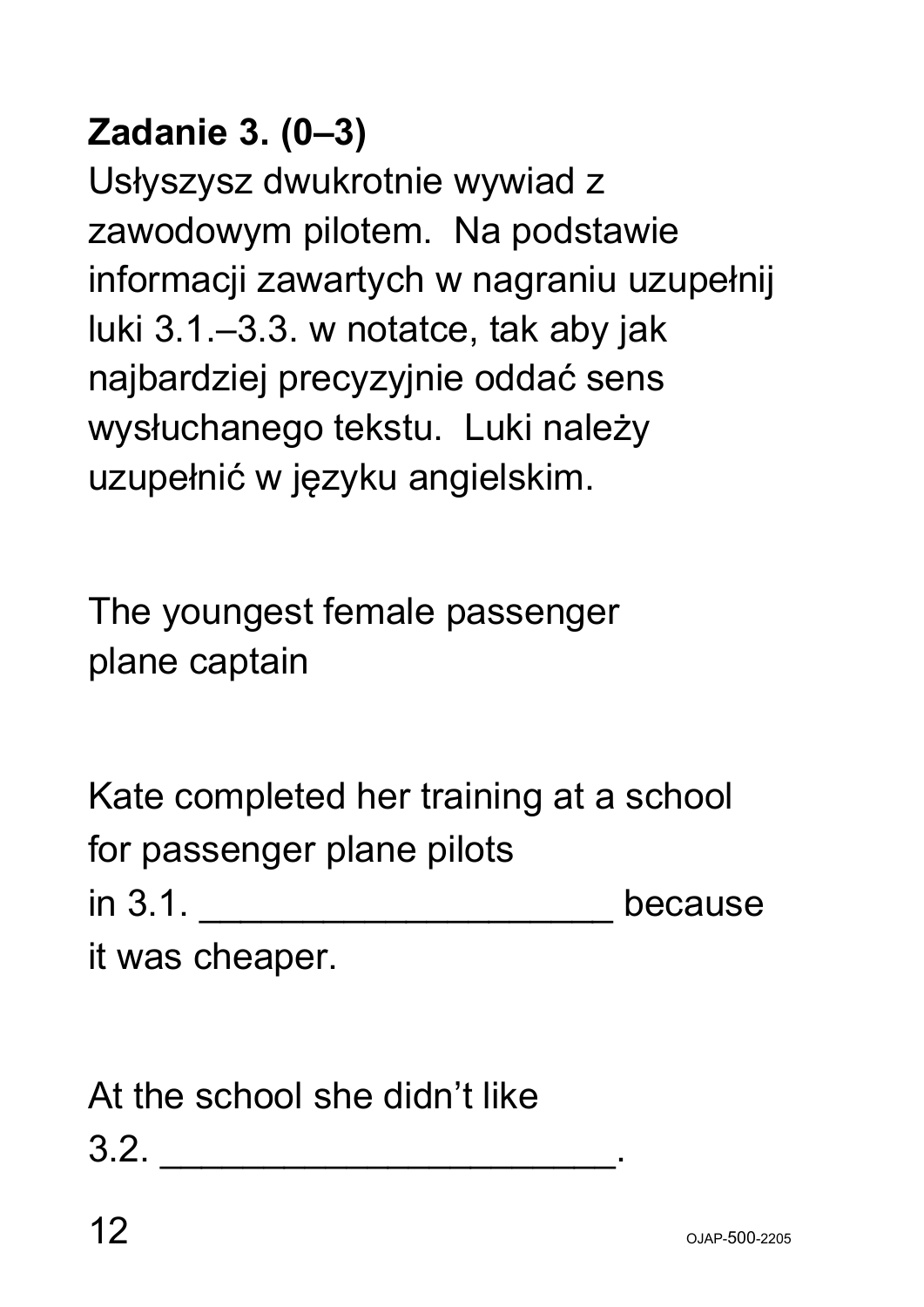| As a captain she has landed at |           |
|--------------------------------|-----------|
| 3.3.                           | different |
| airports.                      |           |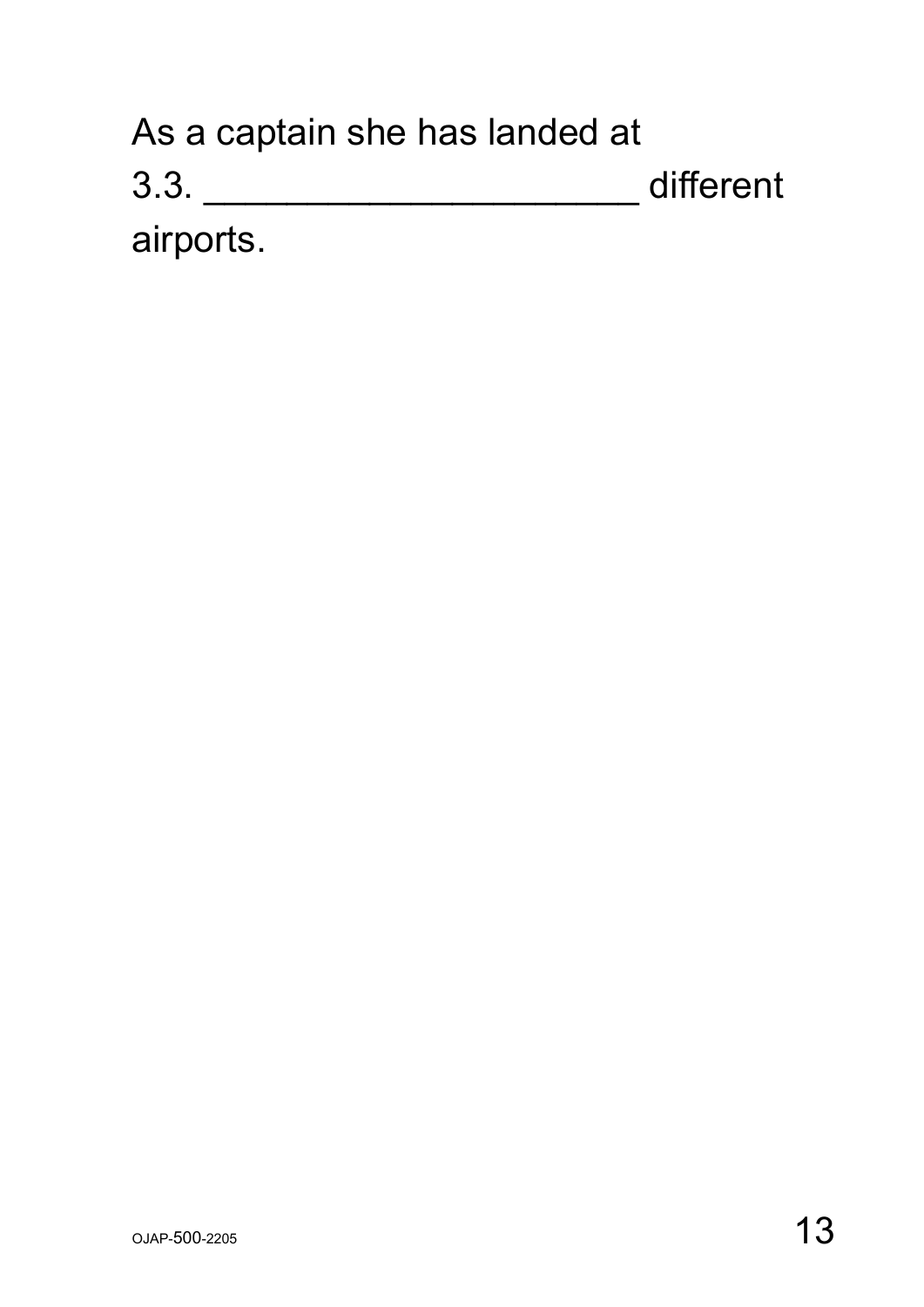### **Zadanie 4. (0–4)**

Usłyszysz dwukrotnie cztery wypowiedzi związane ze zwierzętami domowymi (4.1.–4.4.). Do każdej z nich dobierz właściwą reakcję (A–E). Wpisz rozwiązania do tabeli. Uwaga! Jedna reakcja została podana dodatkowo i nie pasuje do żadnej wypowiedzi.

- A. Yes, if they are trained to sit quietly.
- B. A hamster would be best for me.
- C. Thanks for taking care of him.
- D. No, I forgot, but I'm going to do it now.
- E. It's easy with some snacks and a lot of toys.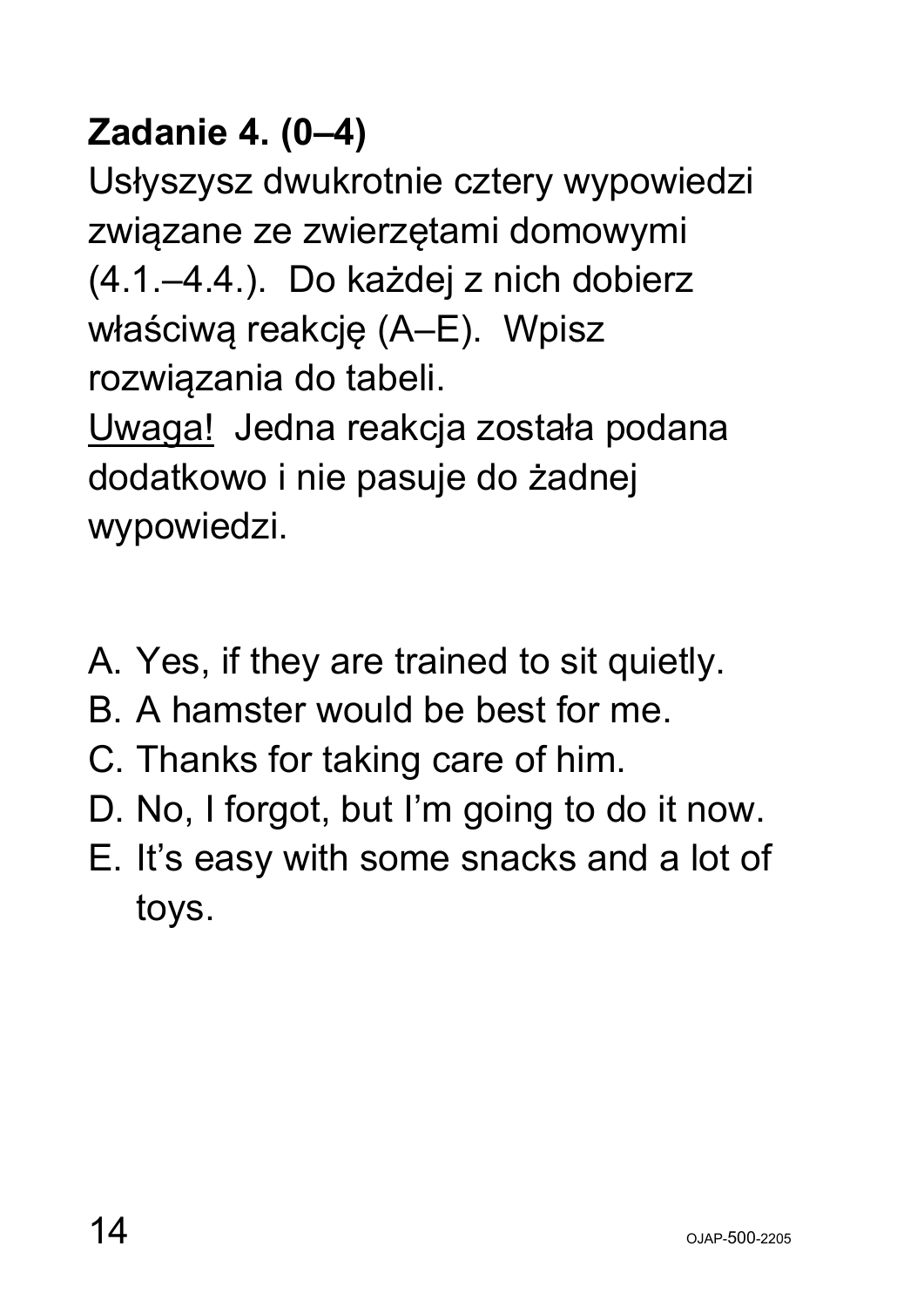| 4.1  |  |
|------|--|
| 4.2  |  |
| 4.3. |  |
| 4.4. |  |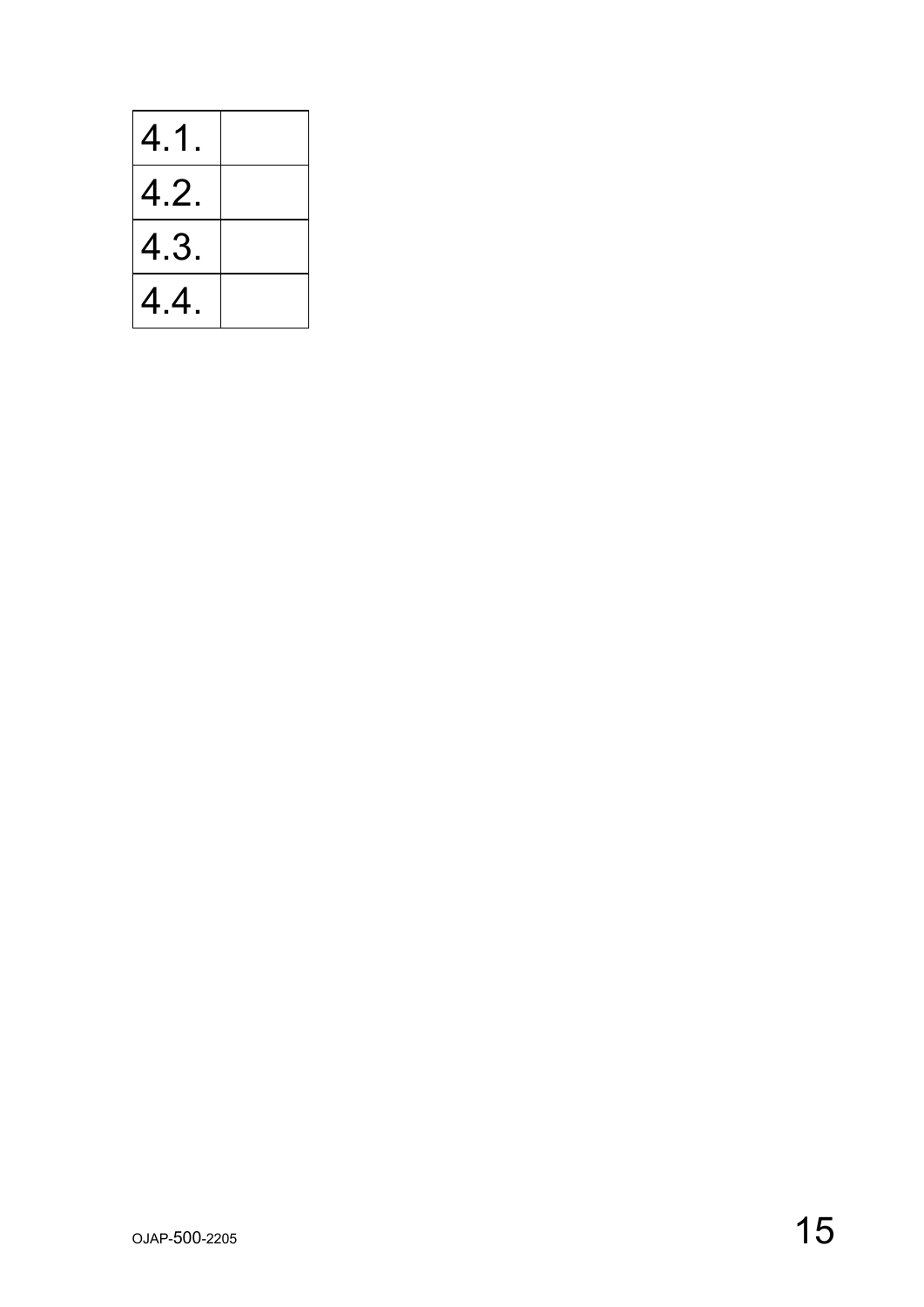#### **Zadanie 5. (0–4)**

Dla każdej z opisanych sytuacji (5.1.–5.4.) wybierz właściwą reakcję. Zakreśl jedną z liter: A, B albo C.

- 5.1. Twojemu koledze zepsuła się drukarka. Jak zaoferujesz mu pomoc?
- A. Can I borrow your printer?
- B. Would you like to use my printer?
- C. Which printer did you break?
- 5.2. Twoja koleżanka wybiera się na łyżwy. Jak zaproponujesz wspólne wyjście?
- A. Why don't we go skating together?
- B. Do you know how to skate?
- C. Are these your skates?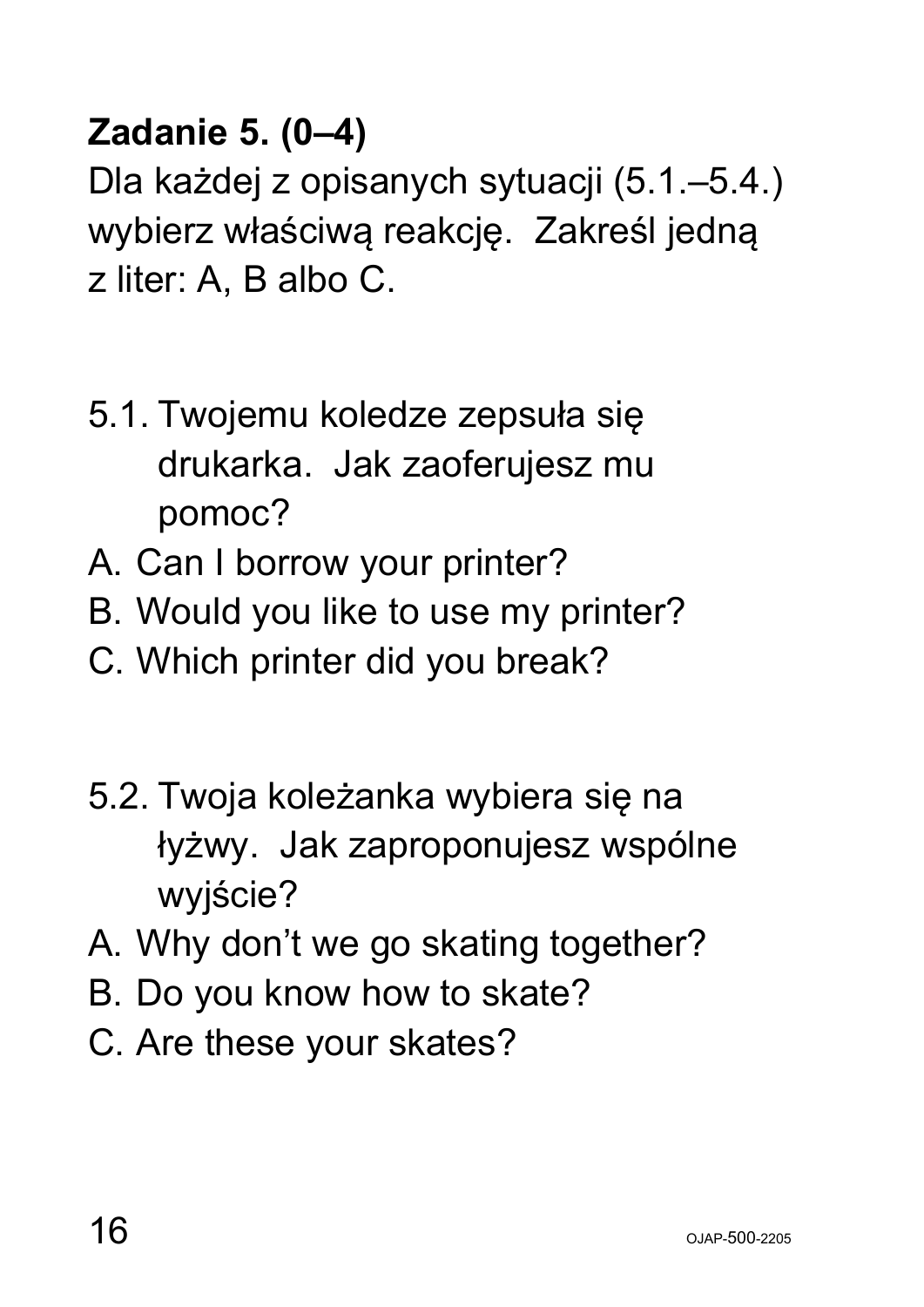- 5.3. Kolega prosi Cię o pomoc w rozwiązaniu zadania. Jak mu odmówisz?
- A. I'm afraid that's not true.
- B. Excuse me, but I don't know him.
- C. I'm sorry, I don't know how to do it.
- 5.4. Twoja koleżanka mówi, że czuje się już lepiej. Jak wyrazisz swoje zadowolenie?
- A. I hope you've enjoyed it.
- B. I think I'm very well, thanks.
- C. I'm glad to hear it.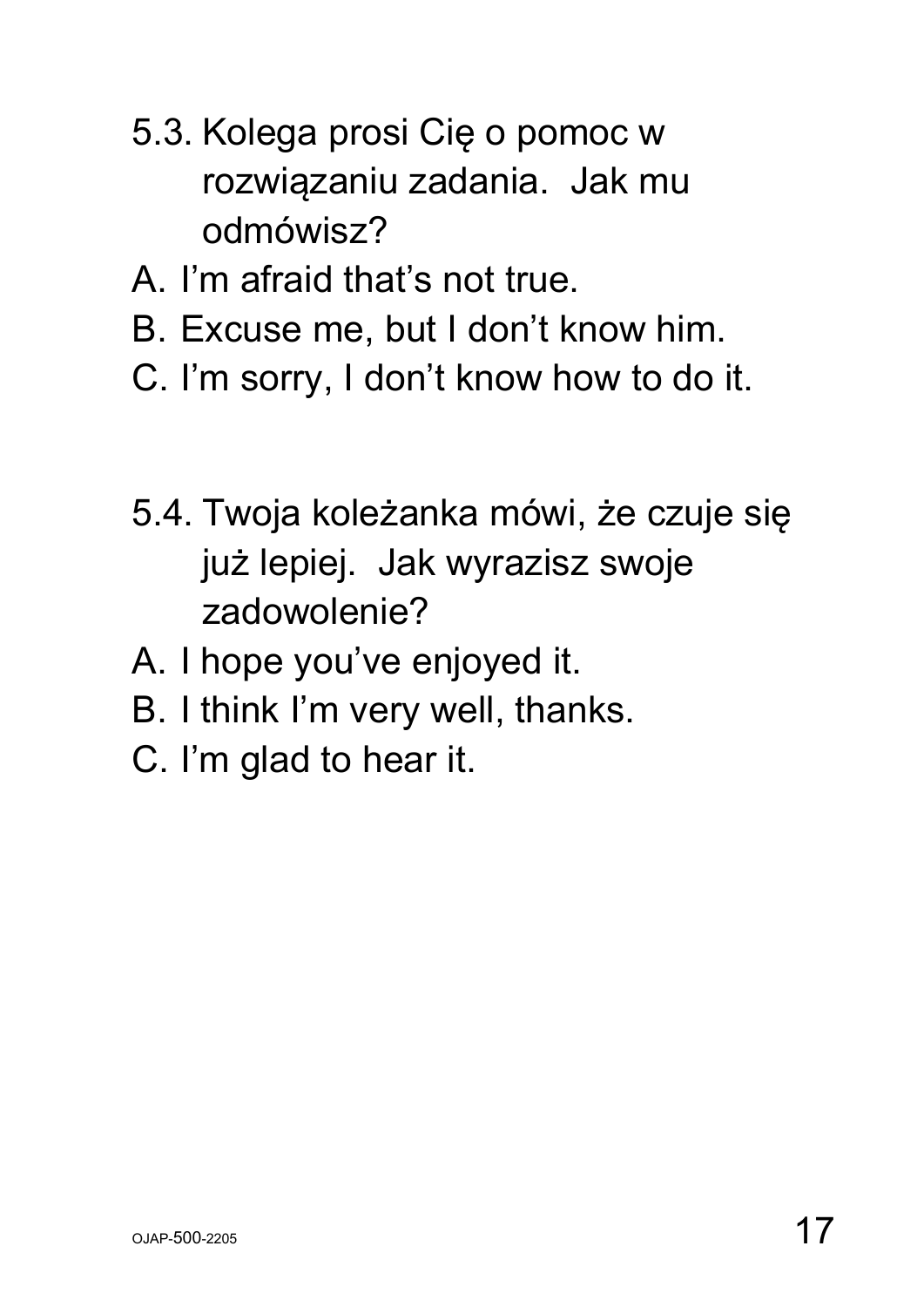### **Zadanie 6. (0–2)**

Uzupełnij dialogi 1. i 2. Wpisz w każdą lukę (6.1.–6.2.) brakujący fragment wypowiedzi, tak aby otrzymać spójne i logiczne teksty. Luki należy uzupełnić w języku angielskim.

Uwaga! W każdą lukę możesz wpisać maksymalnie trzy wyrazy.

Dialog 1.

X: It's the best comedy I've seen this year!

Y: Really? I 6.1. \_\_\_\_\_\_\_\_\_\_\_\_\_\_\_\_\_\_\_

 $\sim$  SO.

The one we saw last week was much better.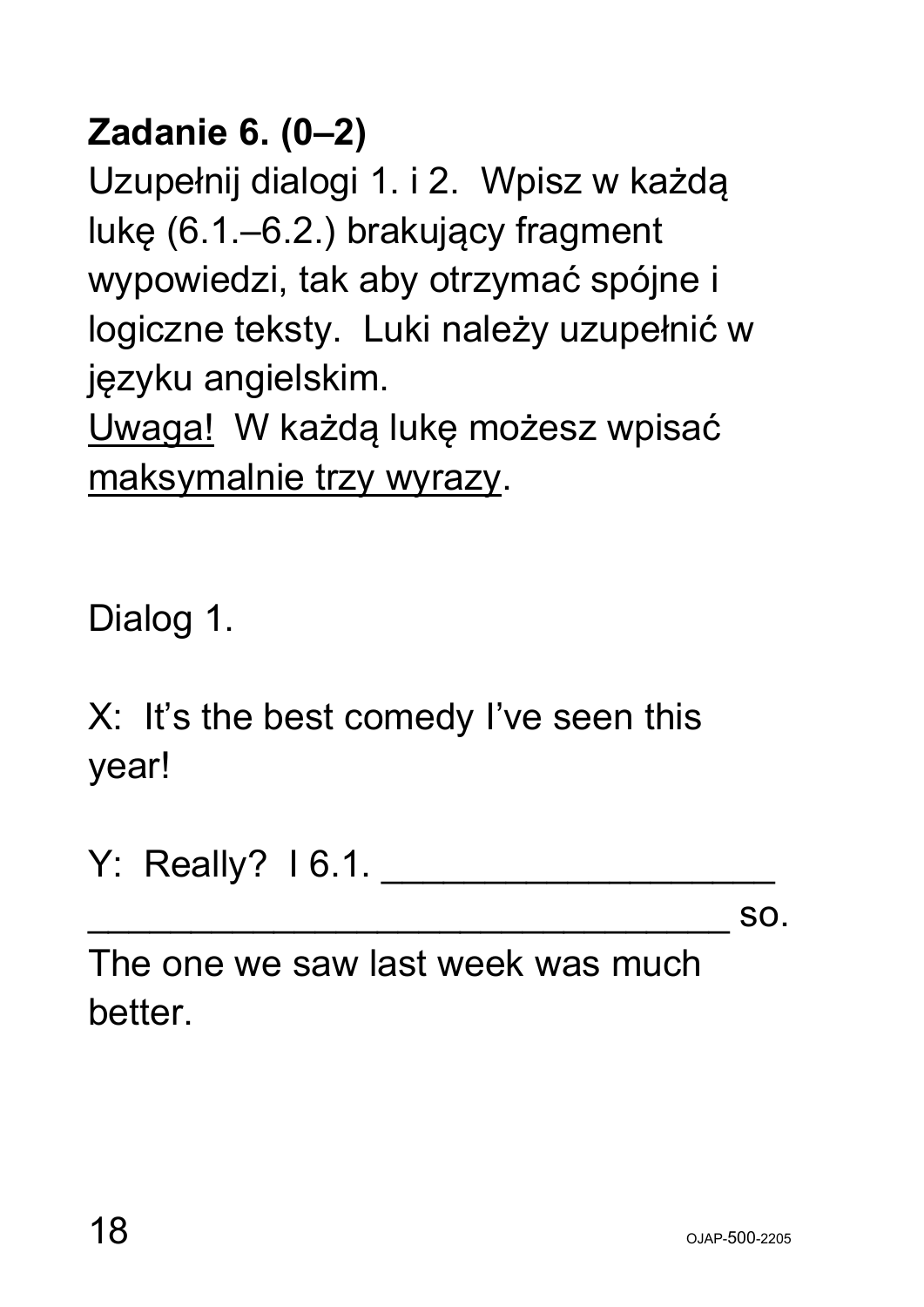Dialog 2.

X: Your sister looks younger than you. 6.2. \_\_\_\_\_\_\_\_\_\_\_\_\_\_\_\_\_\_\_\_\_\_\_\_\_\_ she?

Y: Sixteen. It was her birthday last Saturday.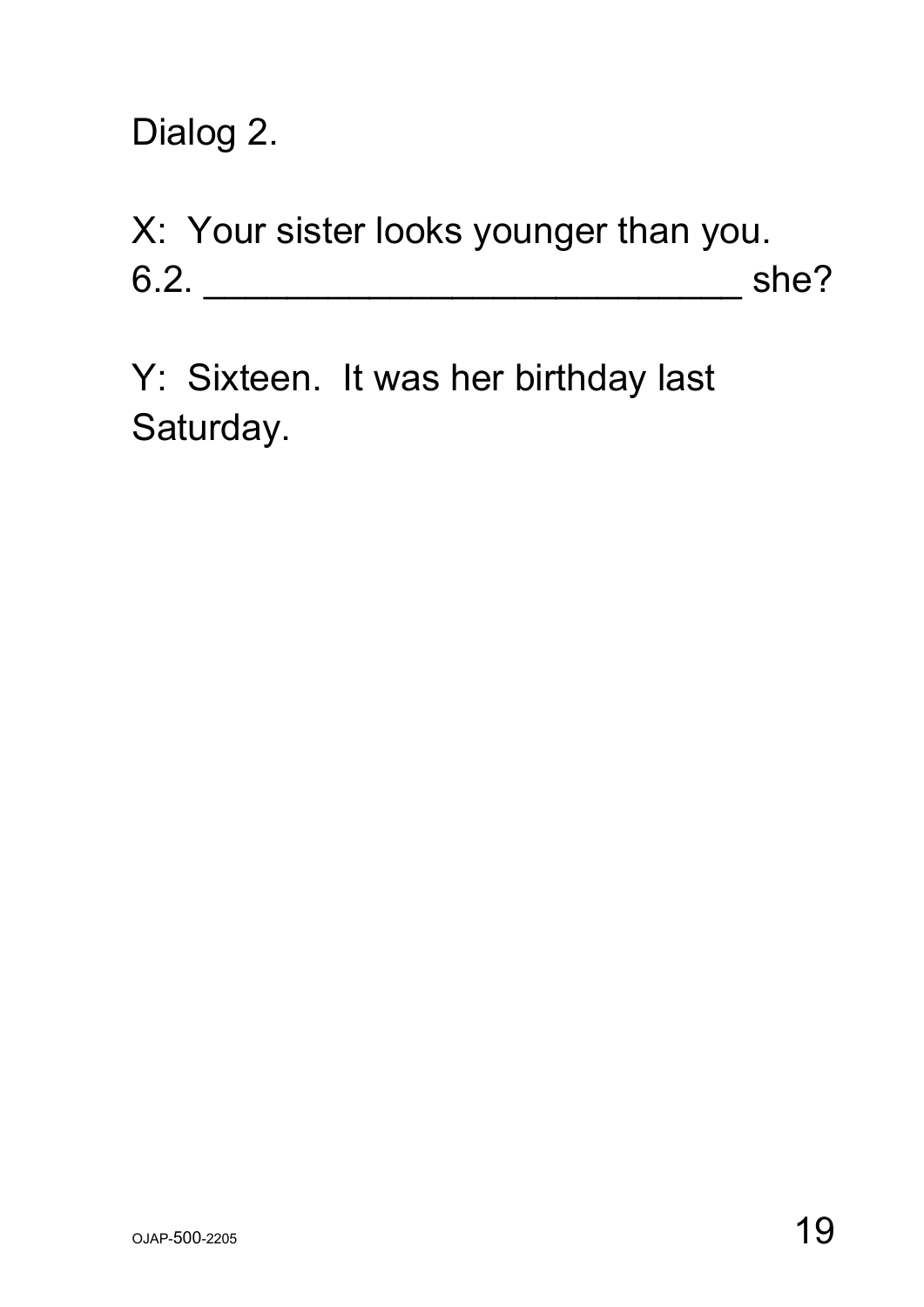#### **Zadanie 7. (0–4)**

Przeczytaj teksty. W zadaniach 7.1.–7.4. z podanych odpowiedzi wybierz właściwą, zgodną z treścią tekstu. Zakreśl jedną z liter: A, B albo C.

John,

I've left some money on the kitchen table. It's for the books Dad ordered, but he will be at work all day. The postman will deliver the parcel early this afternoon. Could you please give him the money? Mum

- 7.1. Mum asks John to
- A. order the books for her.
- B. give Dad money for the books.
- C. pay the postman for the books.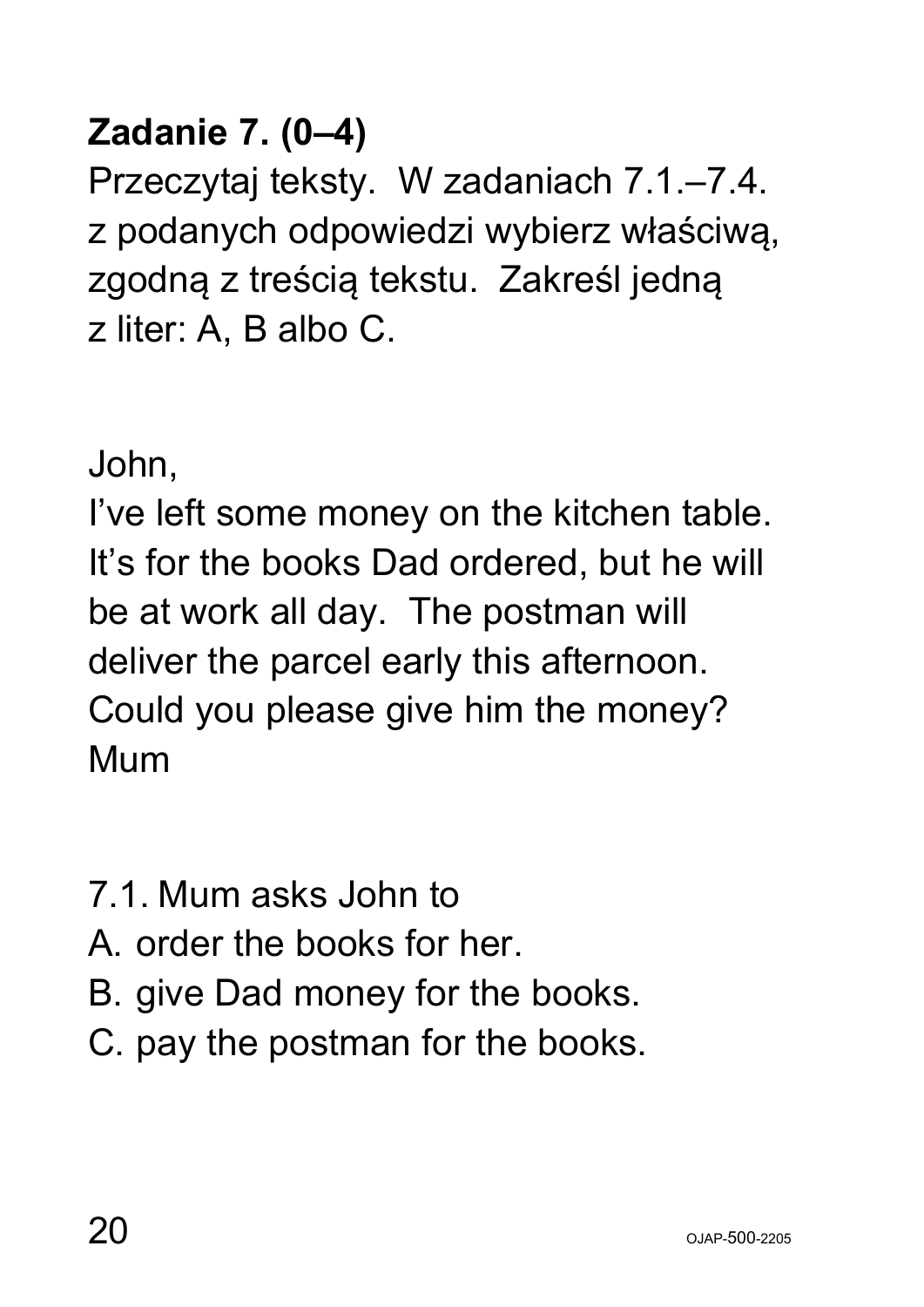Dear All,

We are preparing a surprise class photo book with short notes about every pupil. If you want one for your child, the cost is £20. I will collect the money after the meeting next week. Don't forget to send a photo of your son or daughter to secret.album@mail.com. This is also a surprise for the teachers, so please don't say anything about it to Miss Jackson. Best,

Paul Wilson

- 7.2. This email was sent to
- A. parents.
- B. teachers.
- C. students.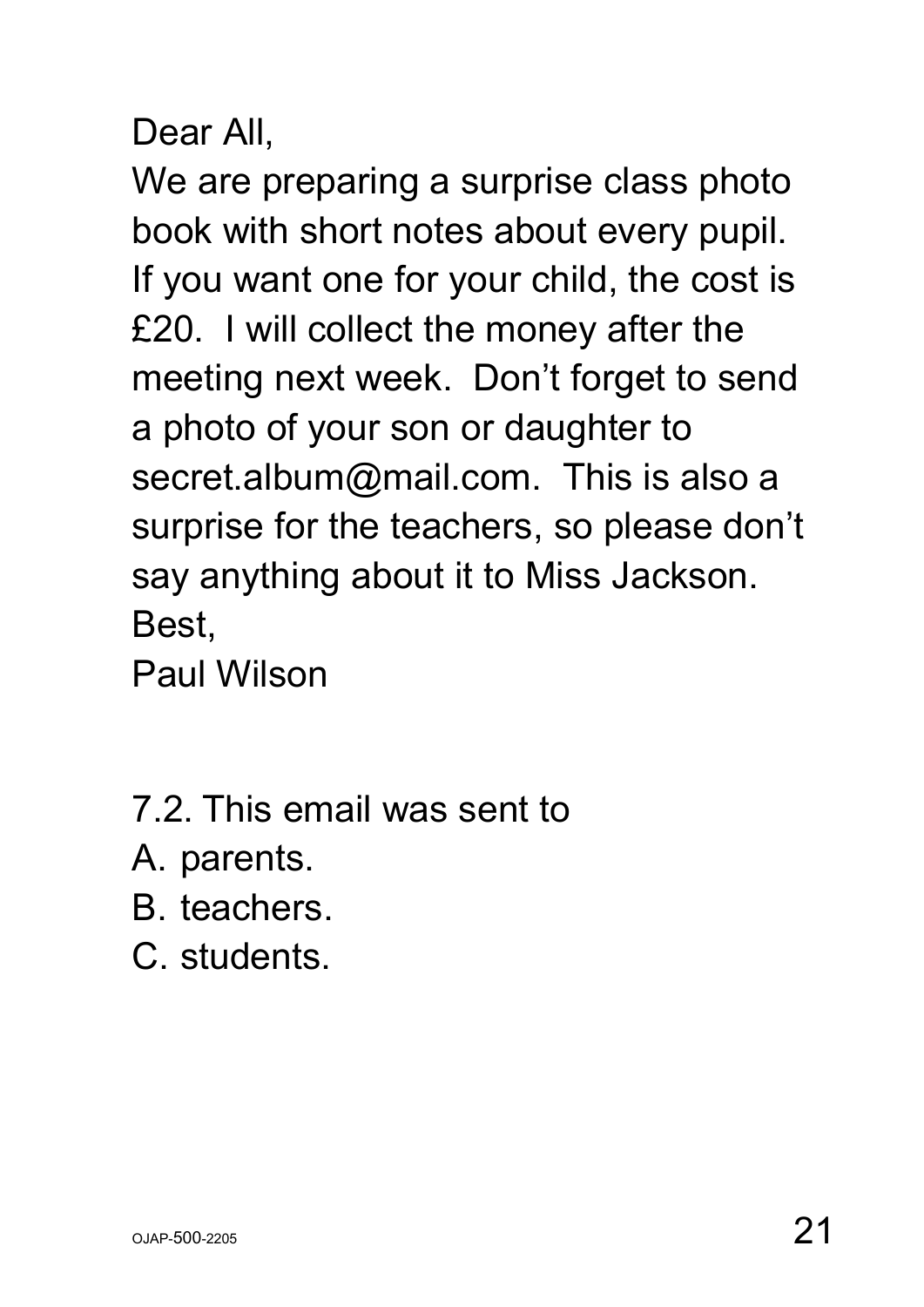White Mountain path

Take this path only if you

- have studied the map of the area carefully
- have proper shoes
- have extra clothes and food in your backpack.

Turn back at the first sign of bad weather. Emergency phone number: 911

- 7.3. The author of this text
- A. recommends climbing in the mountains.
- B. offers some equipment for sale.
- C. gives some instructions.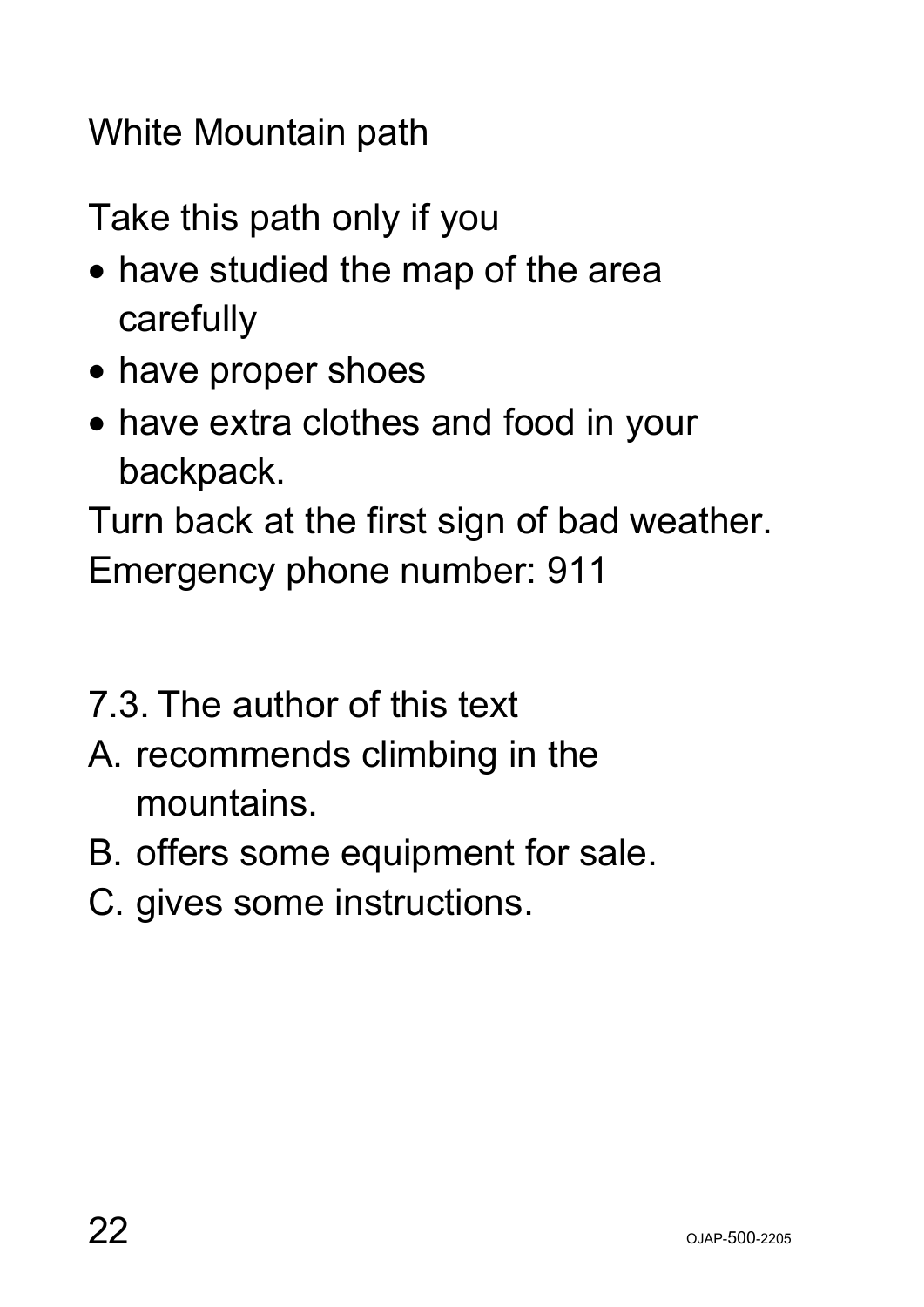Friday, 15<sup>th</sup> August

Today was my last day in Greece. In the morning I went shopping for souvenirs.

I saw a pair of beautiful earrings in one shop. The shop assistant spoke English and he told me how much he wanted me to pay for them. They were quite cheap. I decided to buy them later after looking around the other shops.

When I went back to the first one, I got a nasty surprise. This time the earrings cost more than before. I was a bit disappointed.

Mia

- 7.4. Mia writes about
- A. a present she received in Greece.
- B. a change in the price of a product.
- C. a language problem she had when she was shopping.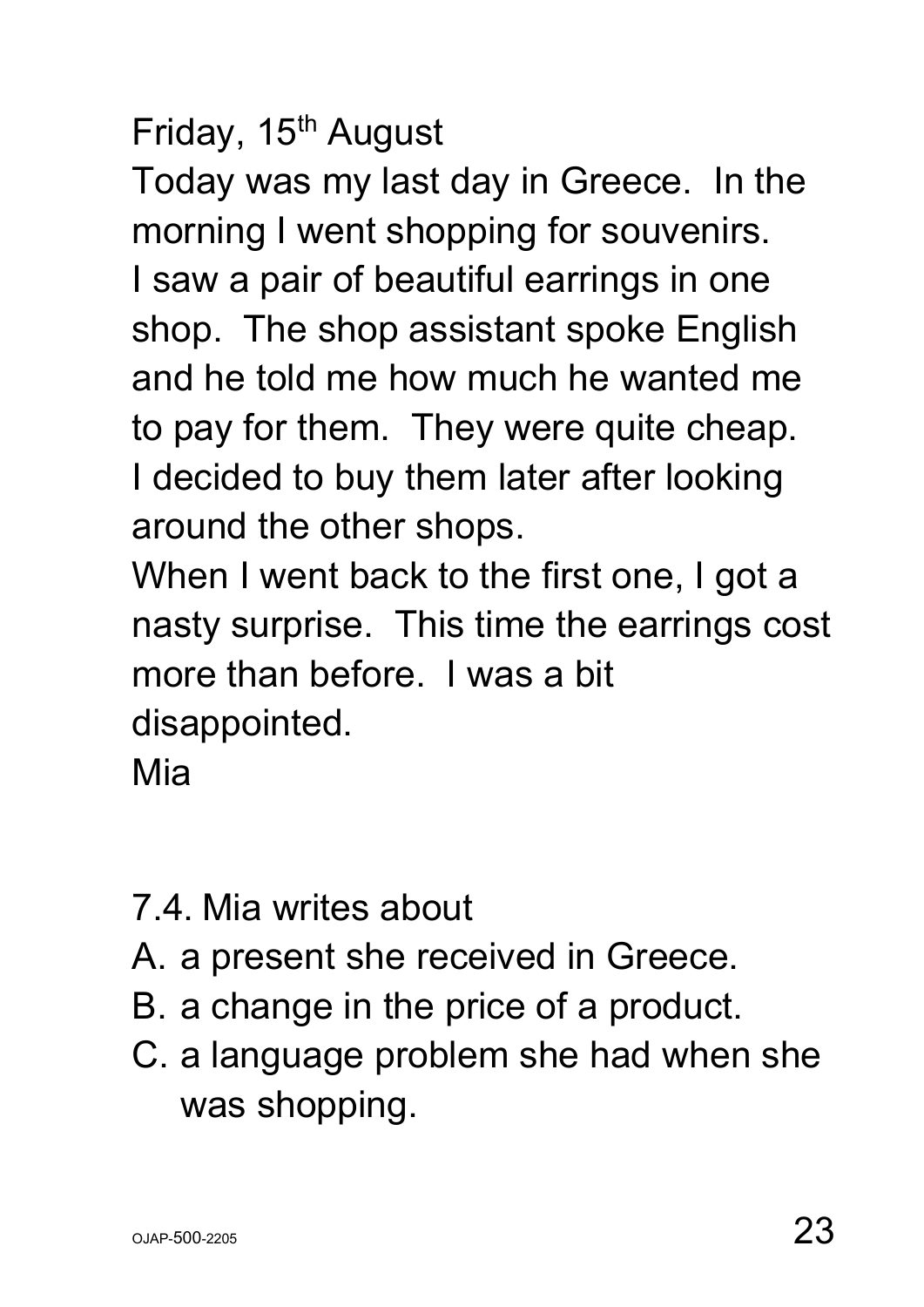### **Zadanie 8. (0–3)**

Przeczytaj tekst, z którego usunięto trzy zdania. Wpisz w każdą lukę (8.1.–8.3.) literę, którą oznaczono brakujące zdanie (A–D), tak aby otrzymać spójny i logiczny tekst.

Uwaga! Jedno zdanie zostało podane dodatkowo i nie pasuje do żadnej luki.

The history of Lego

It all started in Denmark, over a hundred years ago, with a man called Ole Kirk Christiansen. He had a shop where he sold things made of wood such as chairs and stools. 8.1. That's why Ole started making wooden toys, which were much cheaper. He called them "Lego" because it sounds similar to the Danish "leg godt", which means "play well". They became very popular. However, a few years later something terrible happened.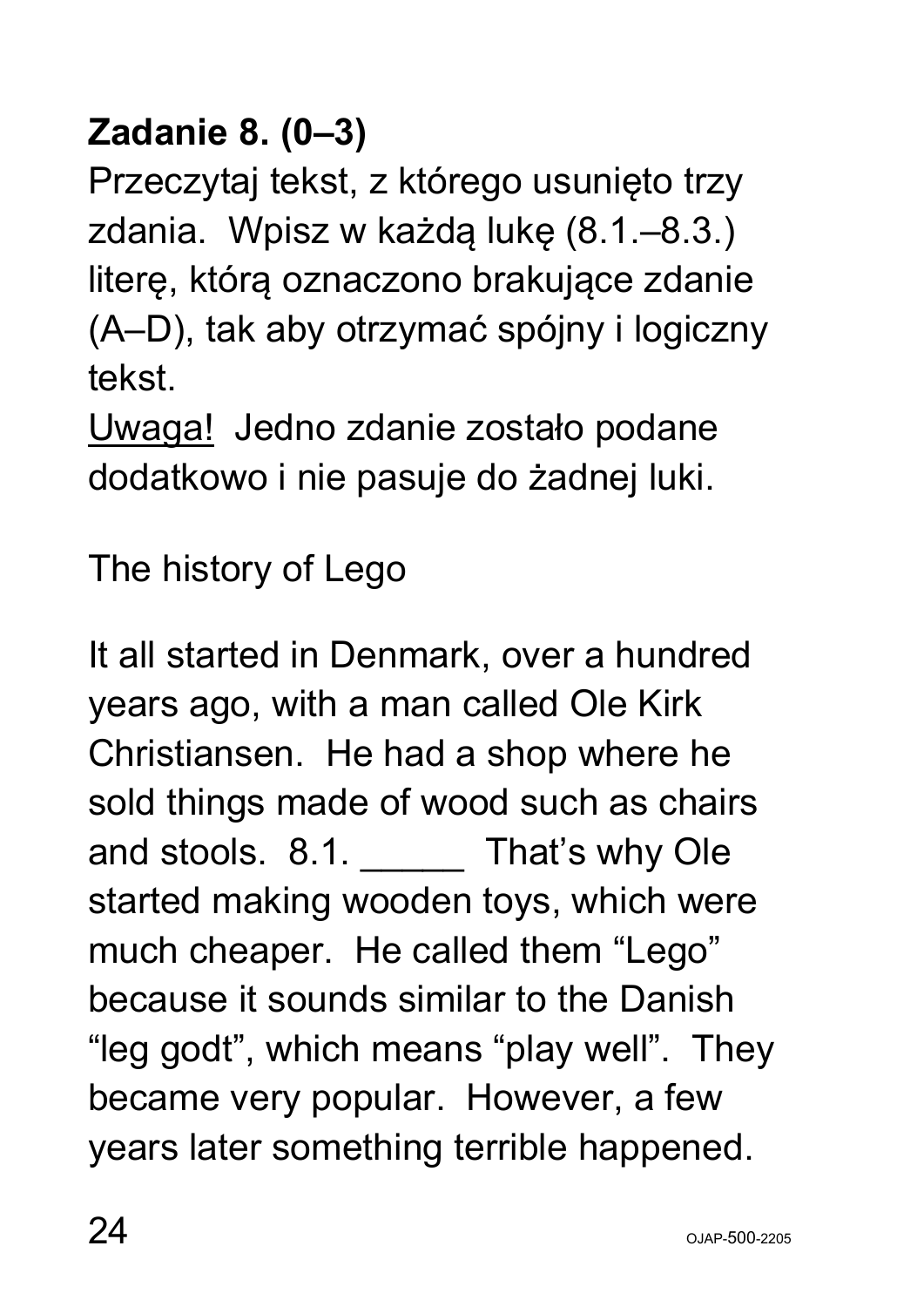8.2. But he didn't give up. He rebuilt it and had a brilliant idea. He started making a completely new kind of toy, which he also called "Lego". 8.3. **It was a huge success!** Now, thanks to Ole, kids around the world develop their creativity with Lego.

- A. It was a set of small plastic bricks that children could connect to build little houses.
- B. But times were hard and people didn't have much money for furniture.
- C. Ole was born in Denmark in 1891.
- D. A fire destroyed Ole's toy shop almost completely.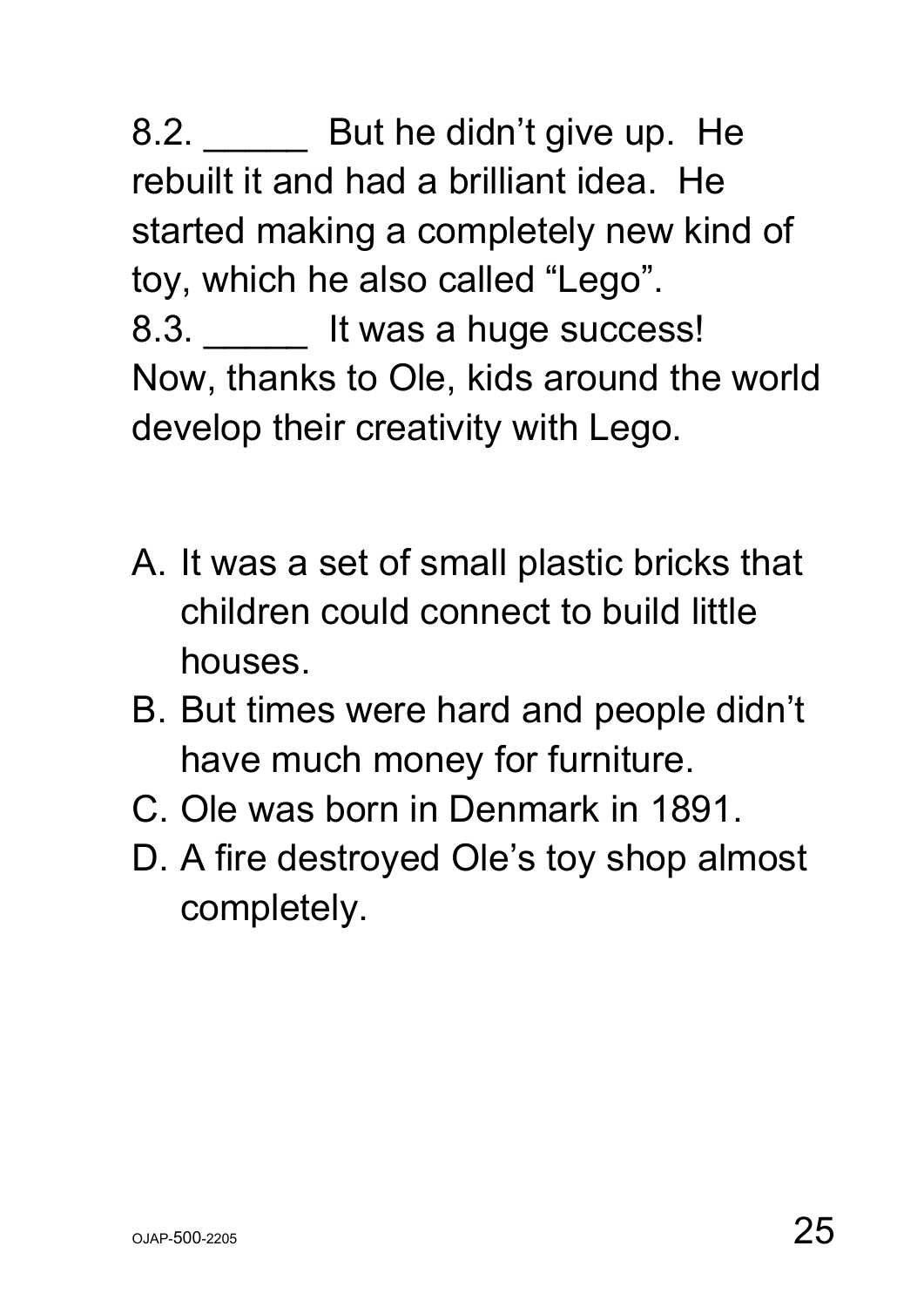#### **Zadanie 9. (0–4)**

Przeczytaj trzy oferty kursów (A–C) oraz zdania 9.1.–9.4. Do każdego zdania dopasuj właściwą ofertę. Wpisz rozwiązania do tabeli.

Uwaga! Jedna z ofert pasuje do dwóch zdań.

#### A.

Learn to juggle

This course is for people who want to learn how to juggle. Before starting the course you'll need to buy a set of juggling balls. There are 40 juggling lessons in the course. You can attend the first 3 lessons for free as a guest. The lessons are on Fridays at 7 p.m. They start on  $16<sup>th</sup>$ January.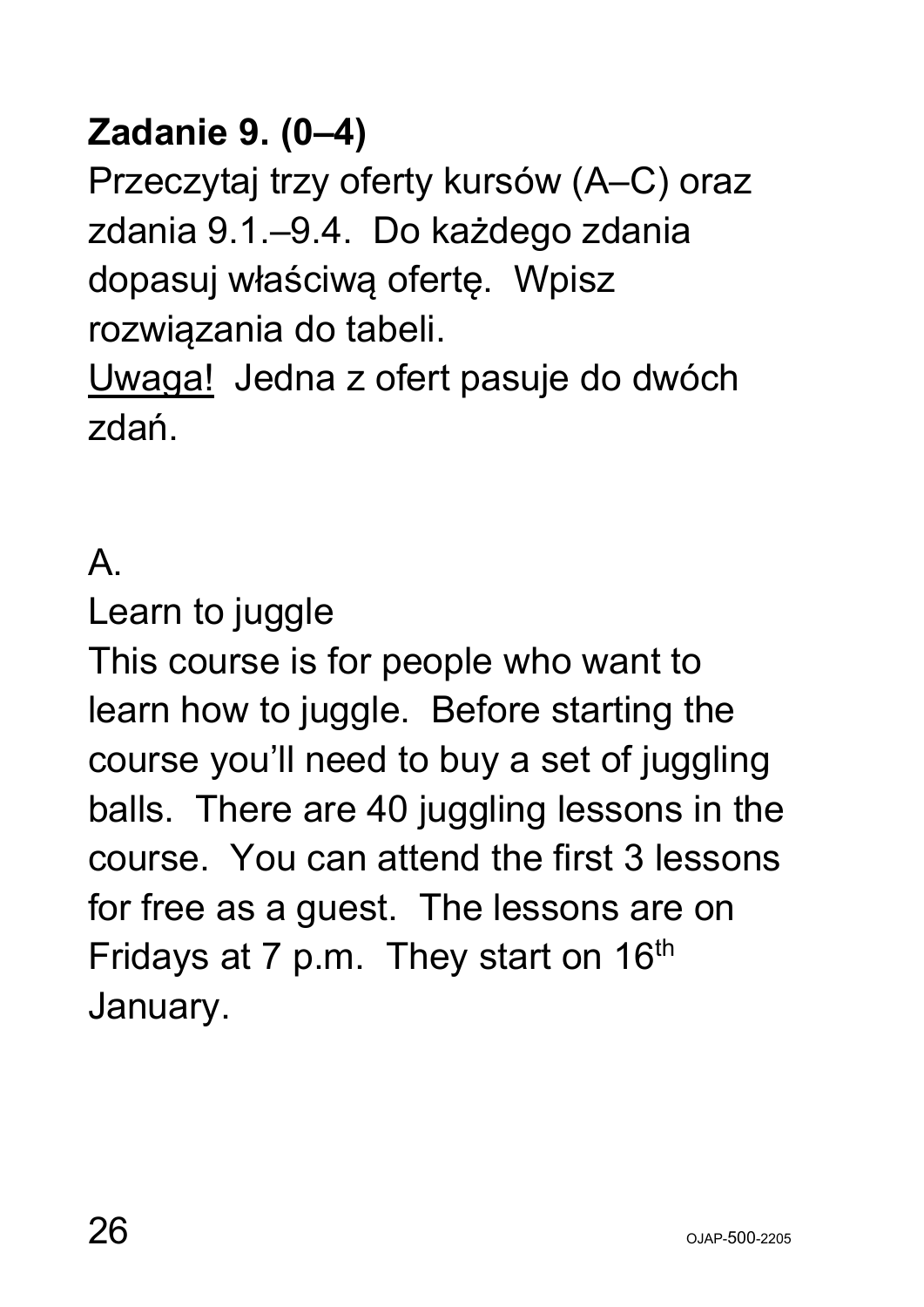B.

How to draw eyes

During this course you will learn how to draw eyes in detail. These classes are for people who have done the general course in face drawing first. The course begins on 1<sup>st</sup> December and we will meet every Tuesday and Saturday. You'll get a 15% discount if you register by 15<sup>th</sup> November. Don't buy drawing paper and pencils before the course – during the first lesson we'll tell you what is necessary for the classes.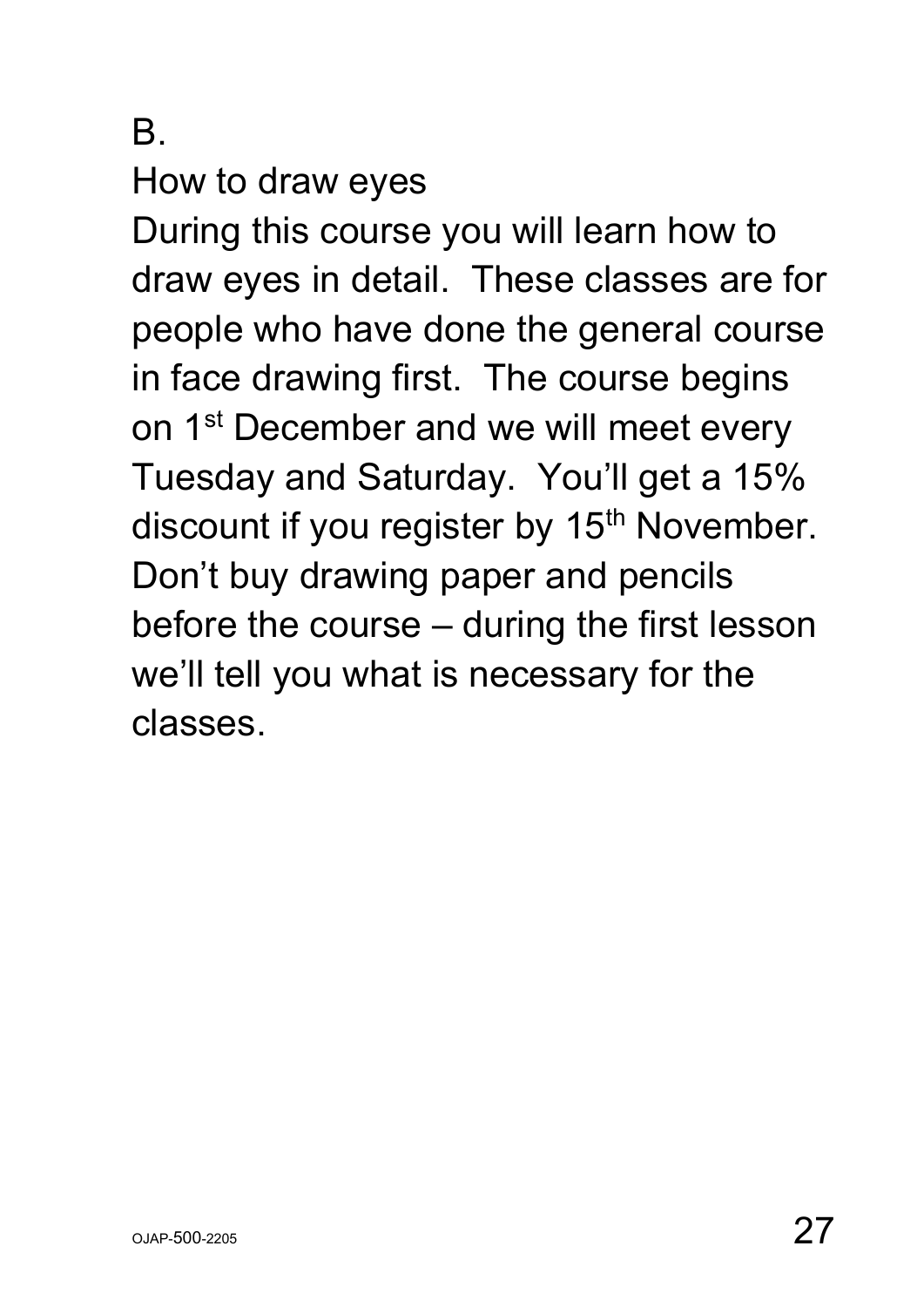C.

Take a great shot

Our photography course is designed for teens who are new to the world of photography. You will learn about camera settings and how to use light. The camera in your smartphone is enough for the course, so if you haven't bought a professional one yet, don't worry! Register before the end of this month and save £50. Our video lessons are already available, so when you get the course password, you can watch them whenever you want. Are you ready for your photo adventure?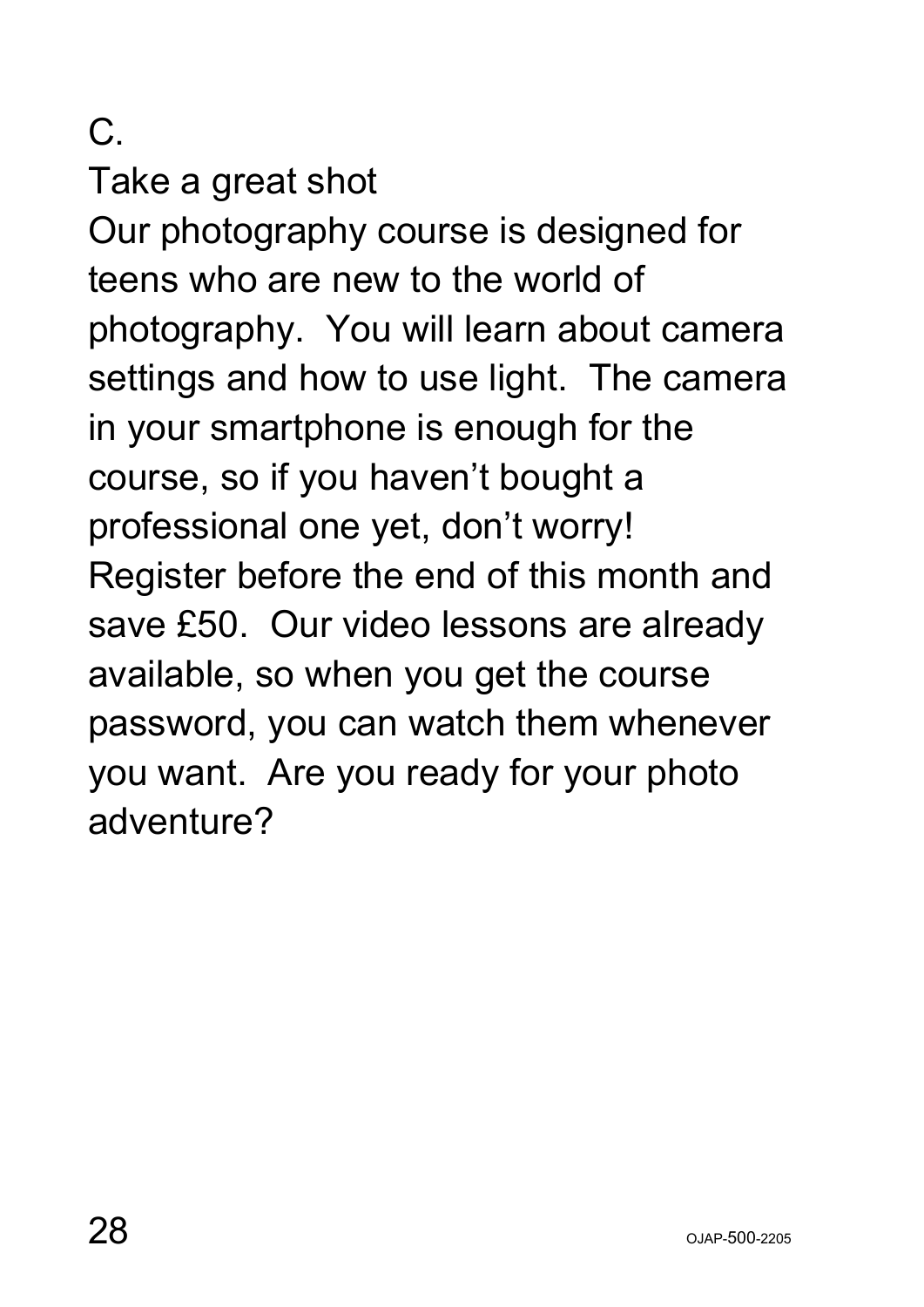| 9.1. Before taking part in this         |  |
|-----------------------------------------|--|
| course, you have to complete            |  |
| another course.                         |  |
| 9.2. The classes take place once        |  |
| a week.                                 |  |
| 9.3. You can decide when you want       |  |
| to start the course.                    |  |
| 9.4. After the course starts you'll get |  |
| information about what you              |  |
| need to buy.                            |  |

#### **Zadanie 10. (0–3)**

Przeczytaj teksty 1. i 2. Uzupełnij w e-mailu Wojtka luki 10.1.–10.3. zgodnie z treścią tekstów, tak aby jak najbardziej precyzyjnie oddać sens podanych informacji. Luki należy uzupełnić w języku polskim.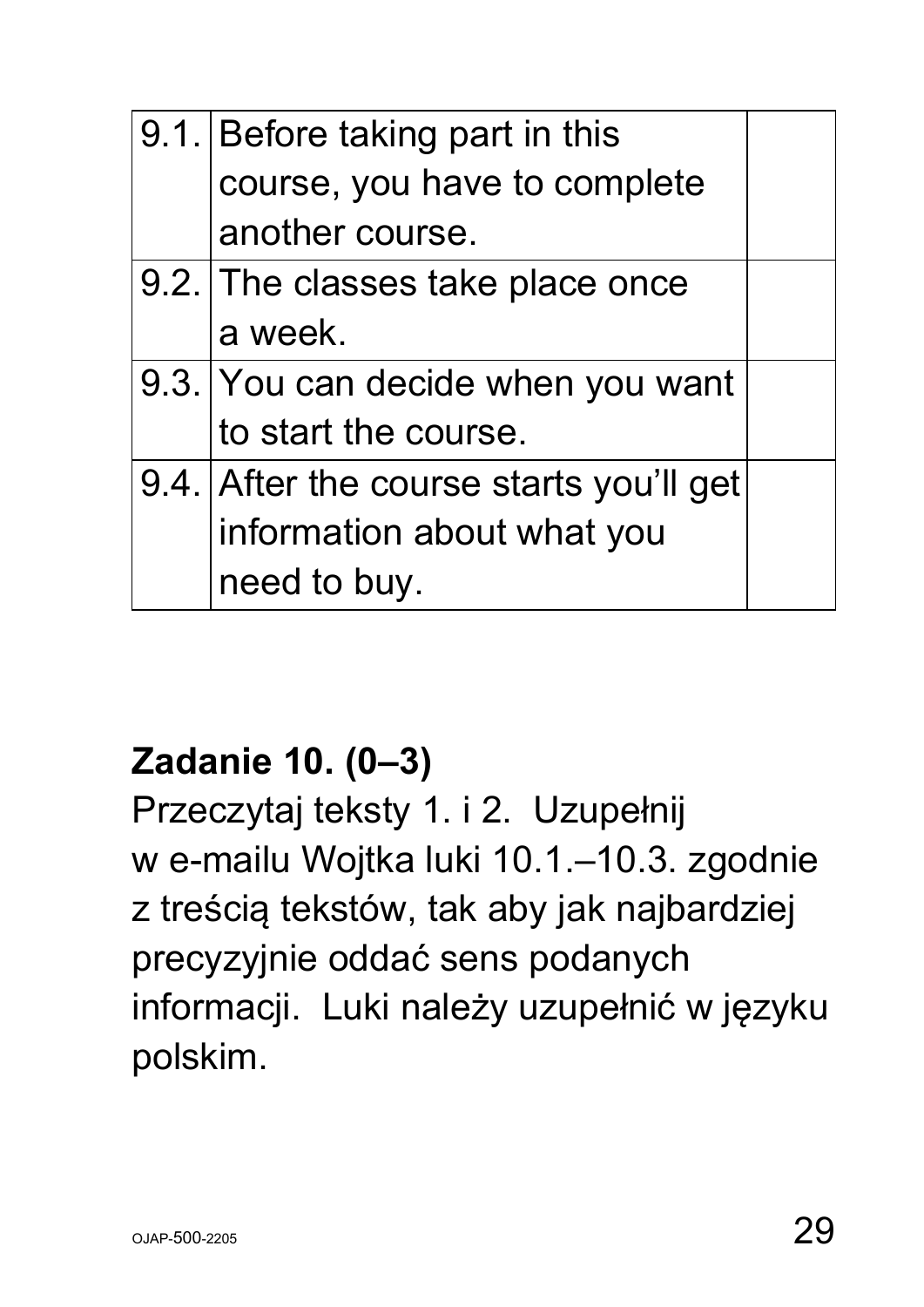Tekst 1.

Bubble Football Party

Bubble Football is similar to traditional football. The only difference is that you play inside large bubbles! You are allowed to bump into each other. Sounds like fun?

- £99 per hour the price includes fourteen bubbles (one for each player), two goals and a football.
- Order Bubble Football for a minimum of two hours and get free orange juice for all the players.
- Our party menu (£9 per person) includes: salad, sandwiches and pizza.
- You can also order a birthday cake (price depending on size).

There is no better party than a Bubble Football Party!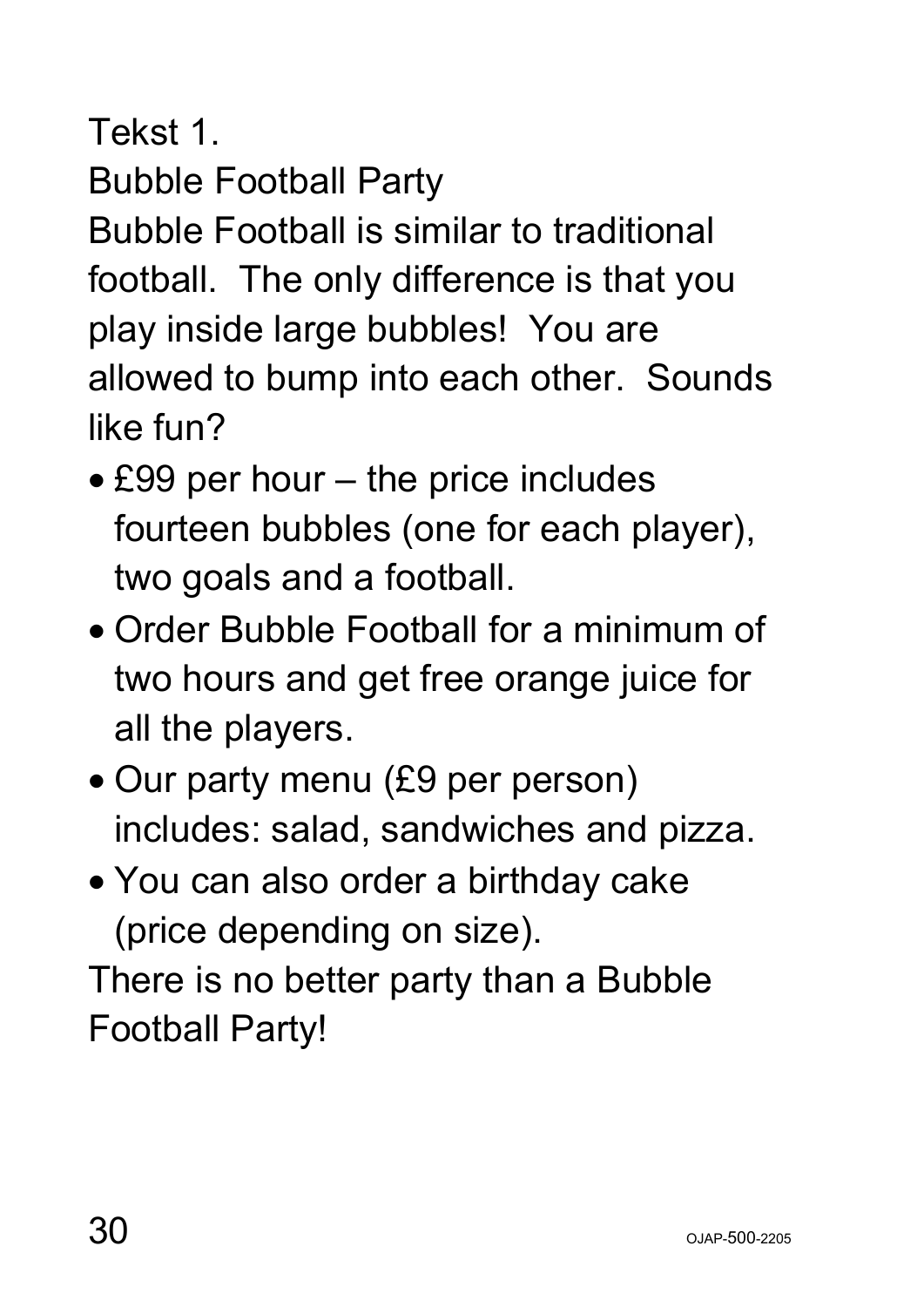#### Tekst 2. Dear Wojtek,

I am pleased you would like us to organise your birthday party. Here are the answers to your questions. The best places to play Bubble Football are parks or playgrounds. But a beach is also possible, if you would like to have the party there. A party for 22 people is no problem. We can bring more than the standard number of bubbles, but you will have to pay £11 for each extra bubble.

I look forward to hearing from you.

Best wishes,

Robin Kean

Manager of Bubble Football Party

**Company**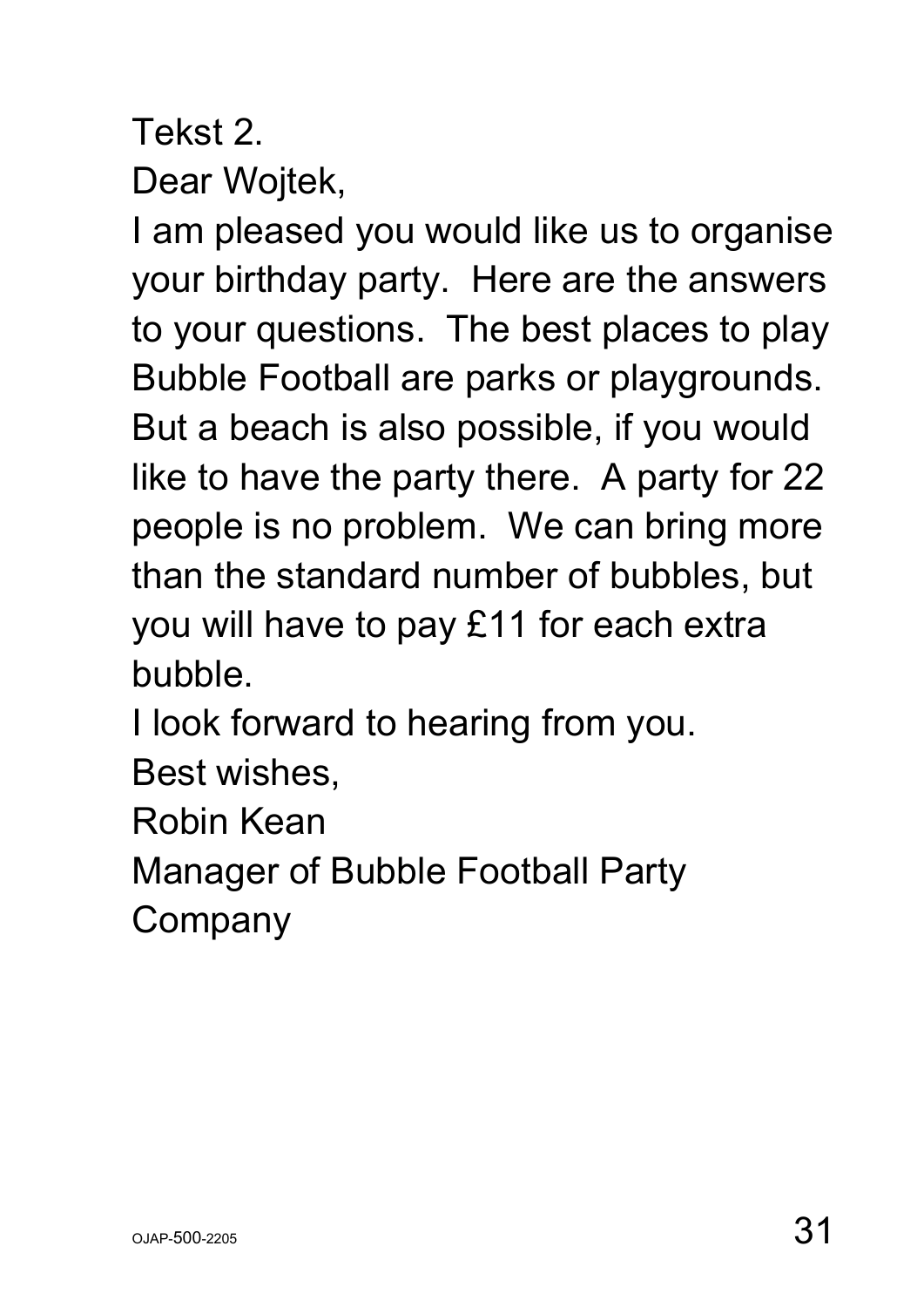E-mail Wojtka

Cześć Piotrek!

Bardzo się cieszę, że przyjeżdżasz do Brighton na moje urodziny. Ich główną atrakcją będzie Bubble Football. To gra w piłkę nożną, podczas której uczestnicy zakładają na siebie ogromne kule. Powinno być super! Nie byłem pewien, gdzie te urodziny zorganizować, więc napisałem do firmy organizującej przyjęcia, czy moja impreza może się odbyć 10.1. \_\_\_\_\_\_\_\_\_\_\_\_\_\_\_\_\_\_\_\_\_\_\_.

Odpisali, że to miejsce jest OK.

Zaprosiłem całą klasę, ale będziemy

musieli się wymieniać, ponieważ

jednocześnie może grać

10.2. \_\_\_\_\_\_\_\_\_\_\_\_\_\_\_\_ osób. Tyle jest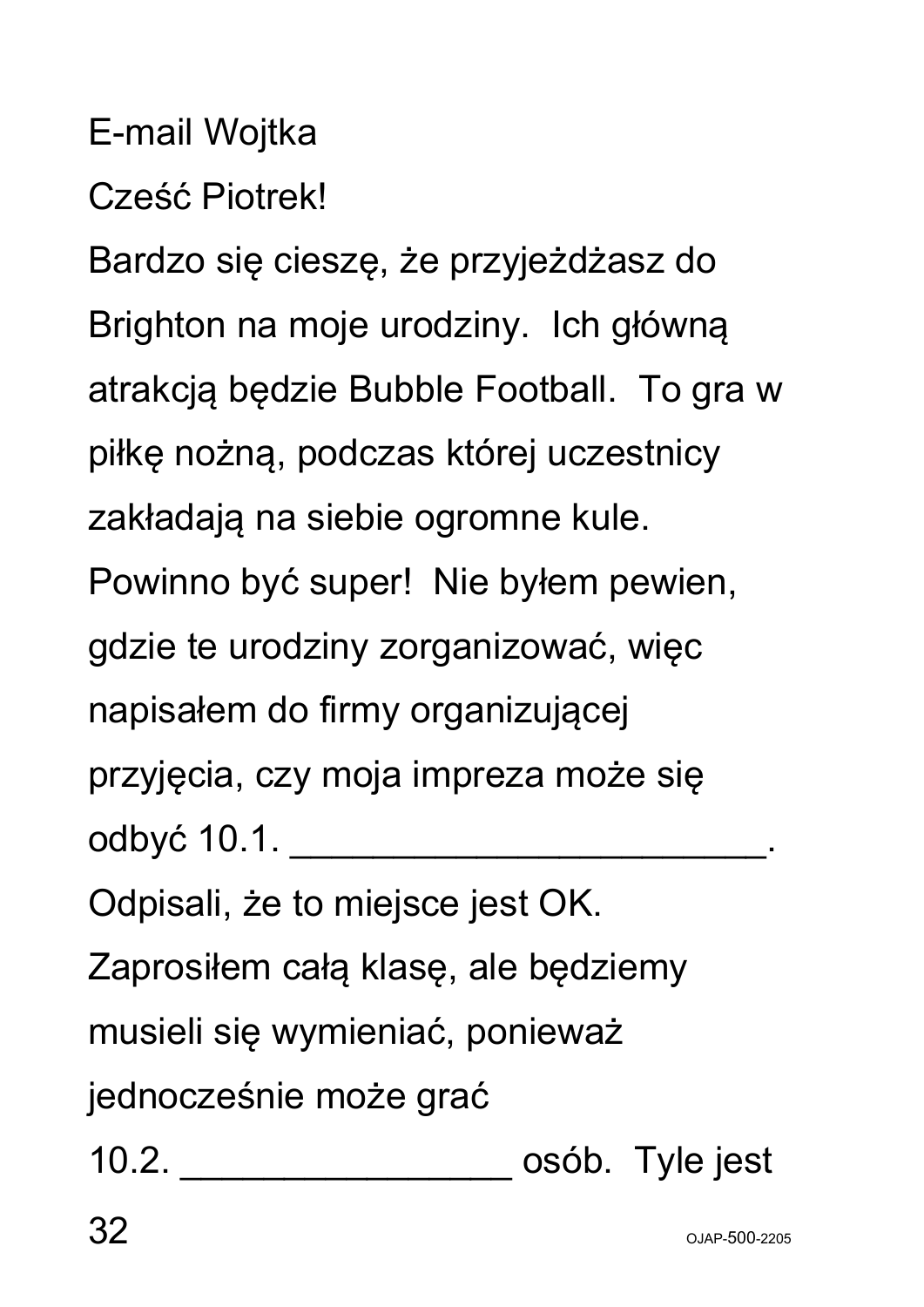kul w standardowej cenie, a opłata za dodatkowe jest dość wysoka.

Zarezerwowałem nam trzy godziny gry.

Do jedzenia będą pizza, kanapki i sałatka,

a dodatkowo dostaniemy 10.3.

\_\_\_\_\_\_\_\_\_\_\_\_\_\_\_\_\_\_\_\_\_\_\_\_\_ za darmo.

Pozdrawiam

Wojtek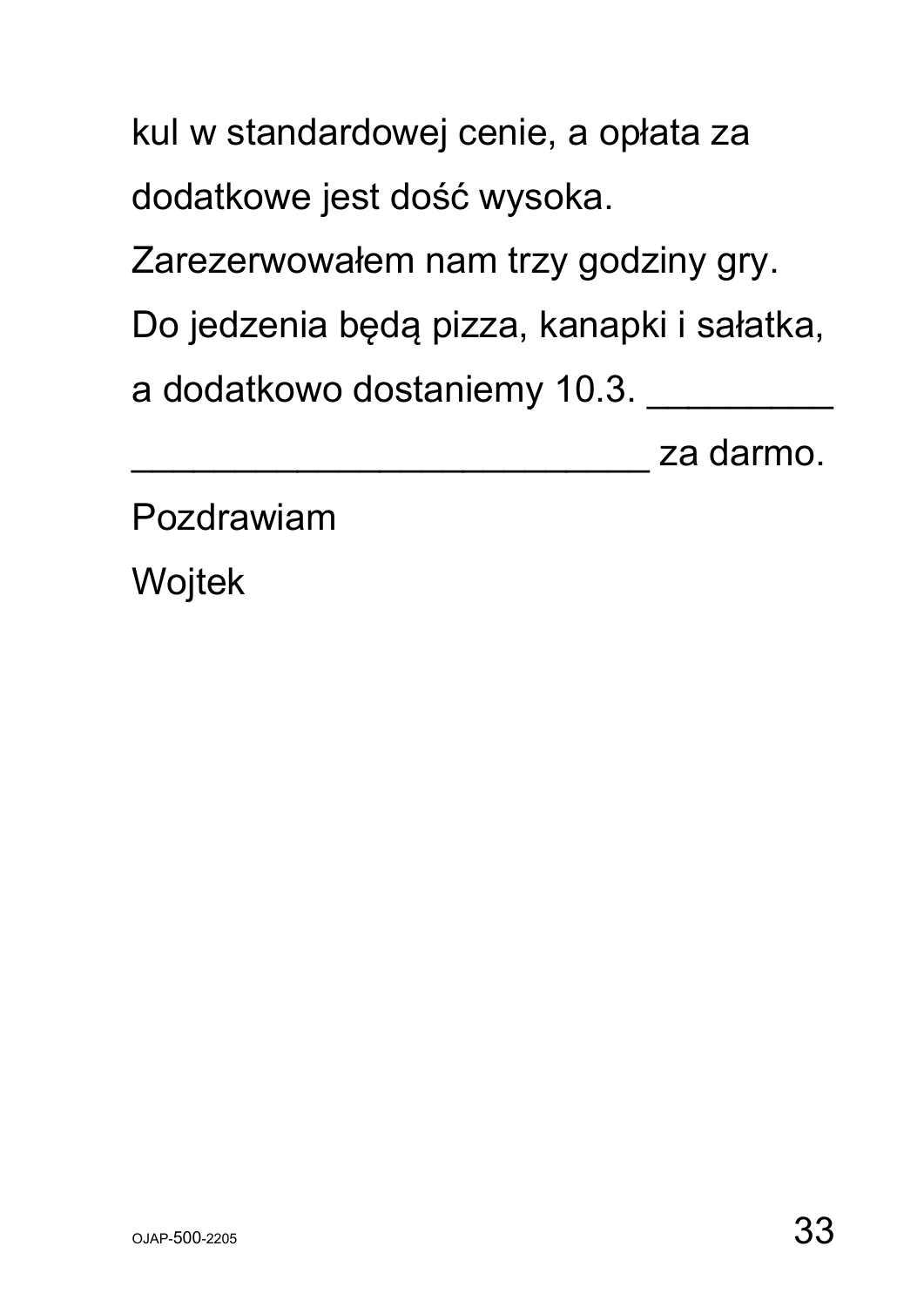# **Zadanie 11. (0–3)**

Przeczytaj tekst. Spośród wyrazów podanych w ramce wybierz te, które są poprawnym uzupełnieniem luk 11.1.–11.3. Wpisz odpowiednią literę (A–F) obok numeru każdej luki.

Uwaga! Trzy wyrazy zostały podane dodatkowo i nie pasują do żadnej luki.

| A. bring |  |
|----------|--|
|----------|--|

B. business

- C. order
- D. popular

E. product

F. cheaper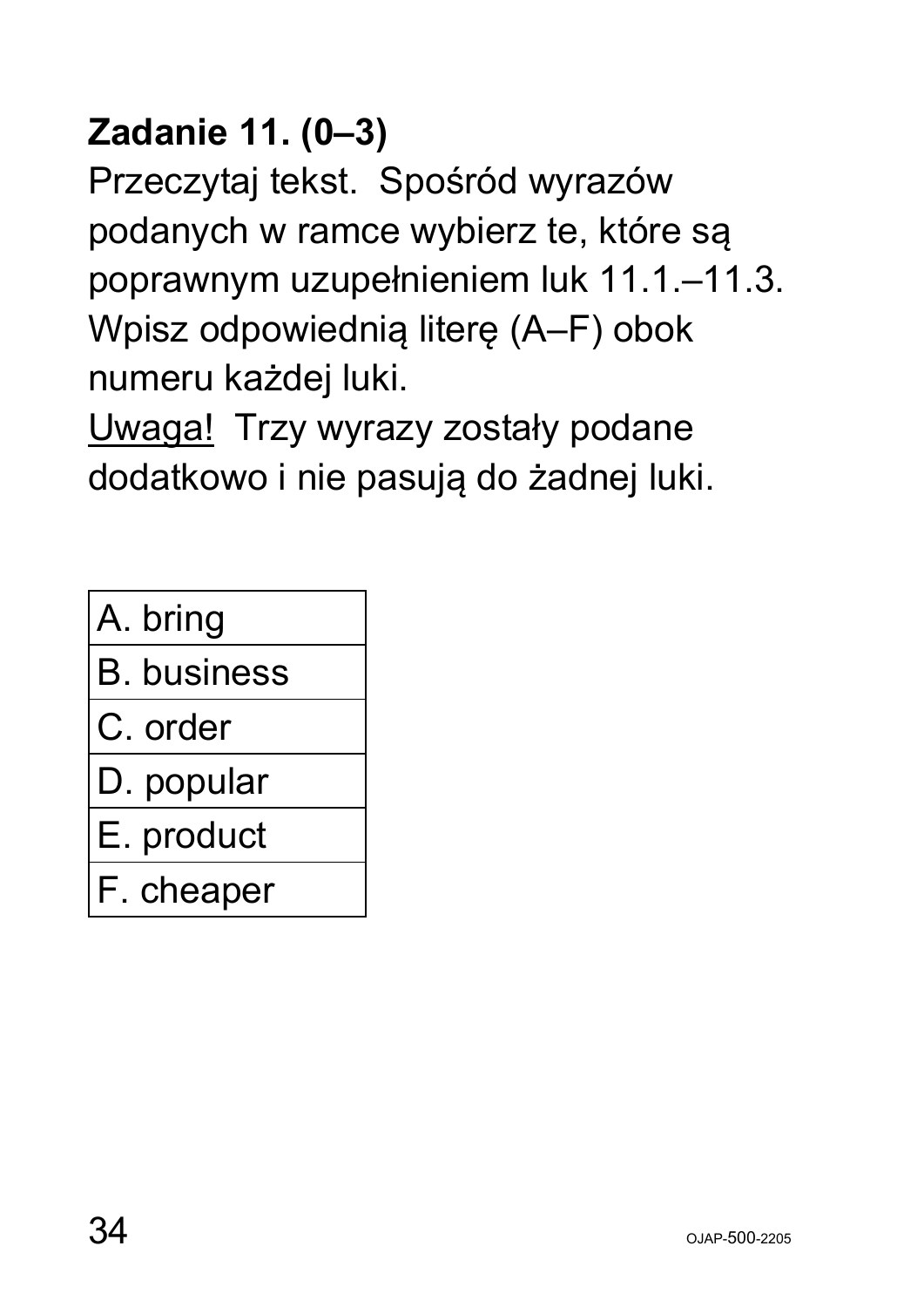#### A new era in shopping

Will traditional shops disappear? Recent research suggests they will not! Offline shopping is still the most 11.1. **The inter**you want to buy everyday groceries like milk and bread. But many companies have started offering "online to offline" options. For example, you can 11.2. something online and pick it up from a shop in your area. It's as simple as that. Also, if you don't like a 11.3. you have bought online, you can go to a traditional shop to return it and get your money back. The key to success is to make life easy for customers.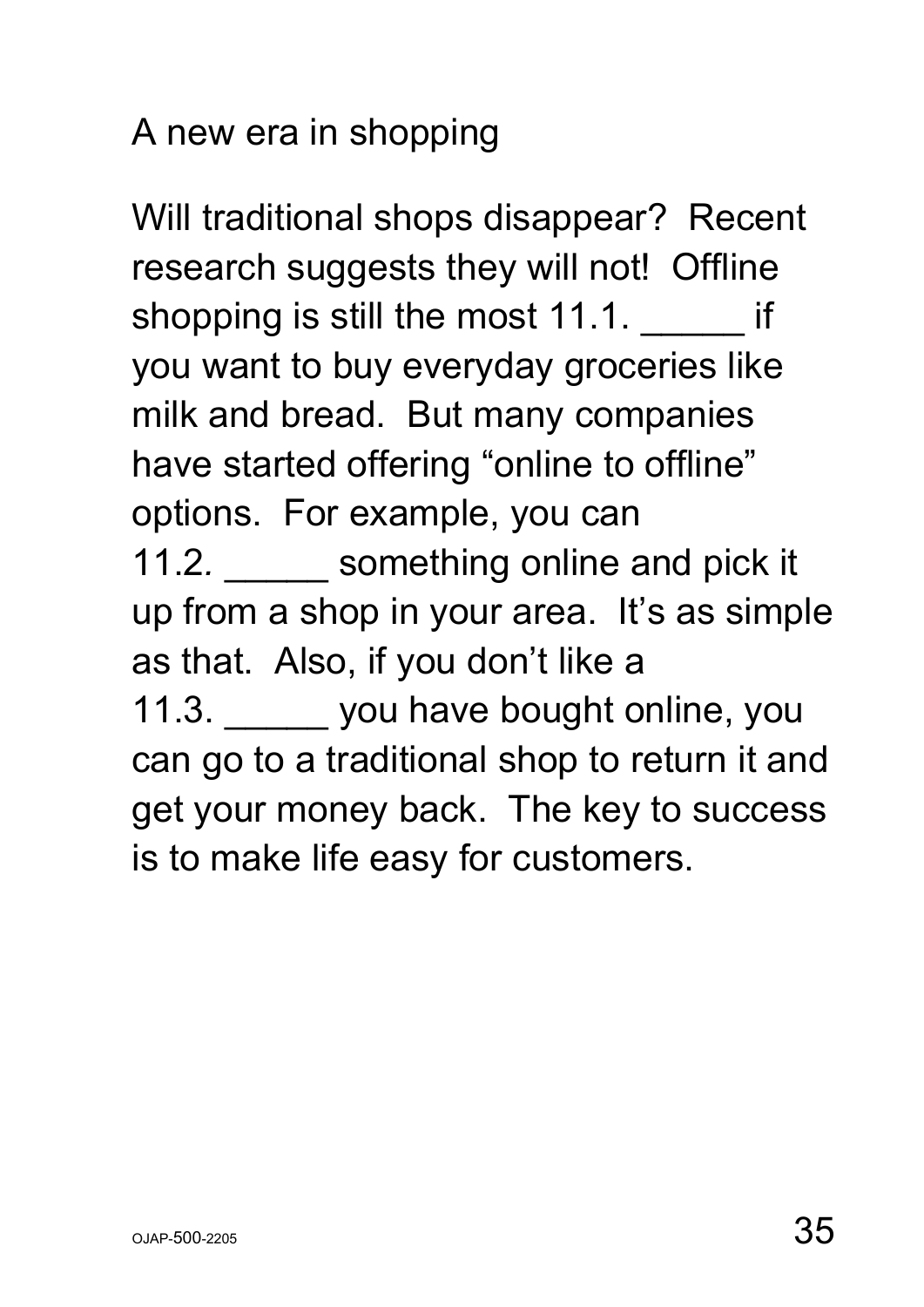#### **Zadanie 12. (0–3)**

Przeczytaj tekst. Wybierz poprawne uzupełnienie luk 12.1.–12.3. Zakreśl jedną z liter: A, B albo C.

Ice cream for a smile

Do you like ice cream? Many people do, 12.1. **I** it is sweet and makes you smile. Now a special ice cream machine can make people even happier. It has a special camera and when you come close to it, your image appears on a screen. Then, you just have to show 12.2. smile you can possibly manage. After that you can choose your ice cream – and you get it for free. The machine first appeared at a music festival in Portugal. It was 12.3. **a** great hit that its producers are thinking about making more of their ice cream machines soon.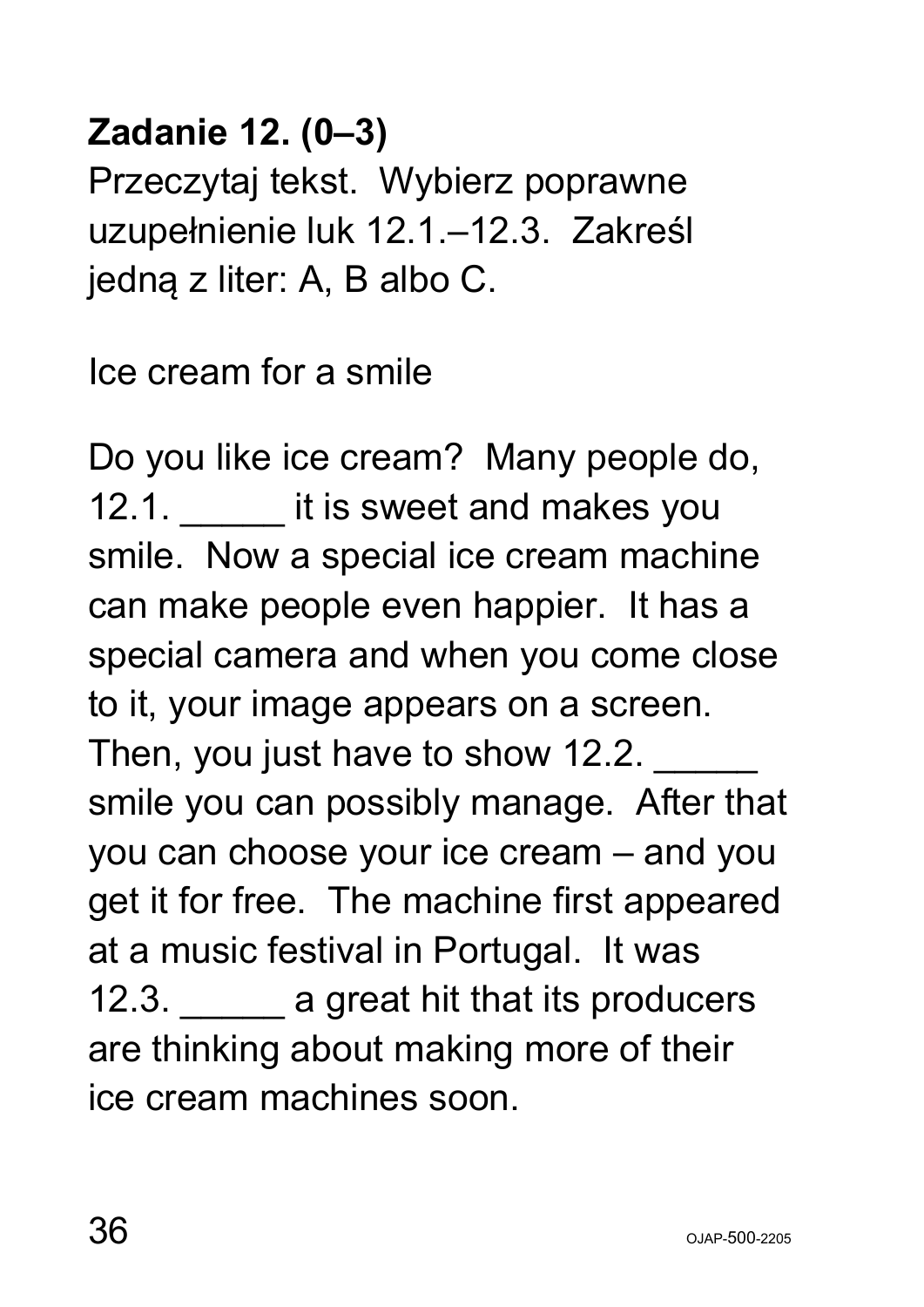12.1.

A. or

B. but

C. because

12.2.

A. big

B. bigger

C. the biggest

12.3.

A. such

B. what

C. so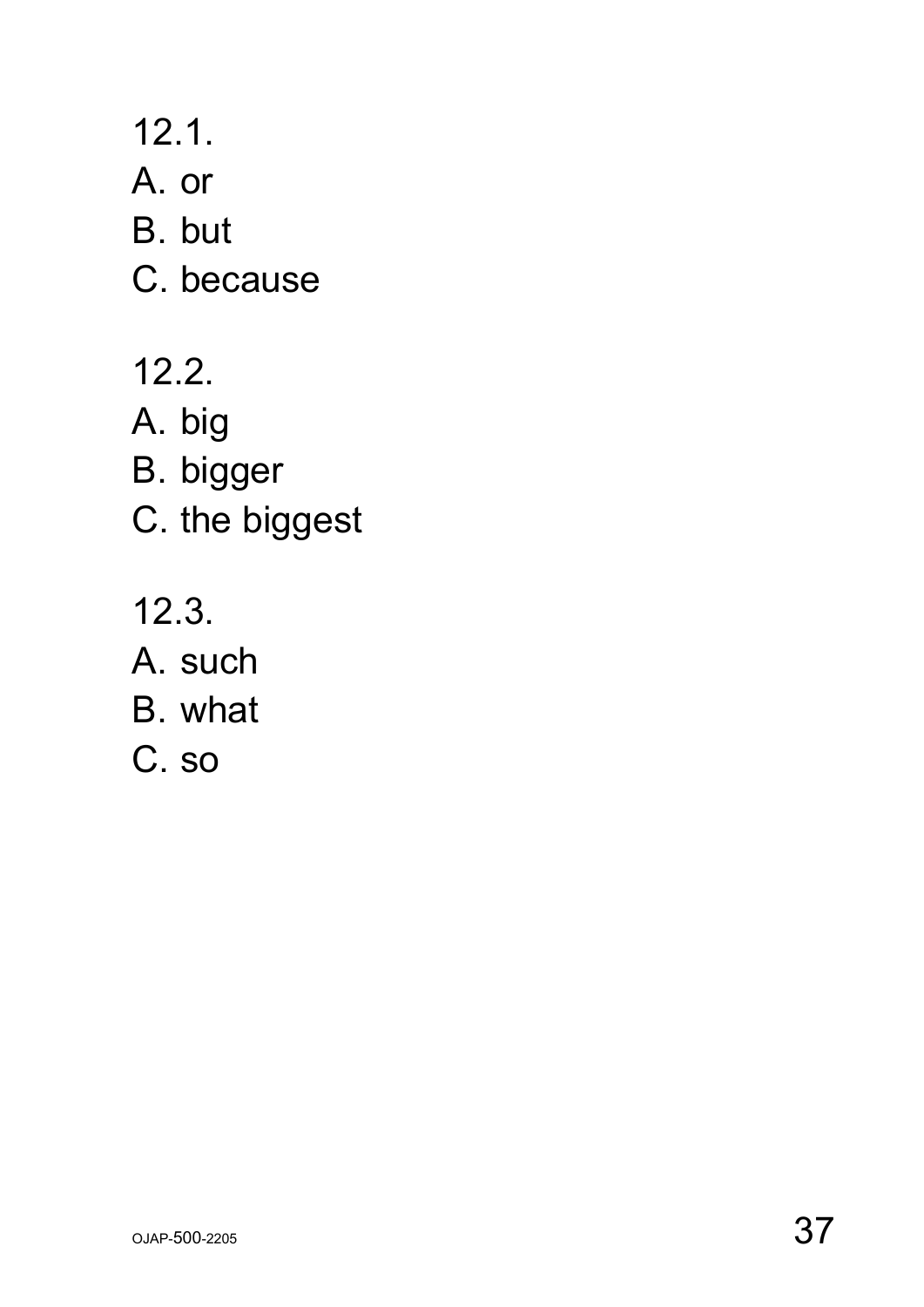### **Zadanie 13. (0–3)**

Wykorzystując wyrazy podane WIELKIMI literami, uzupełnij każde zdanie z luką, tak aby zachować sens zdania wyjściowego (13.1.–13.3.). Wymagana jest pełna poprawność ortograficzna i gramatyczna wpisywanych fragmentów zdań. Uwaga! Nie zmieniaj formy podanych wyrazów. W każdą lukę możesz wpisać maksymalnie cztery wyrazy, wliczając w to wyraz już podany.

13.1. Spiders don't frighten me any more.

| <b>AFRAID</b> |                   |
|---------------|-------------------|
|               |                   |
|               | spiders any more. |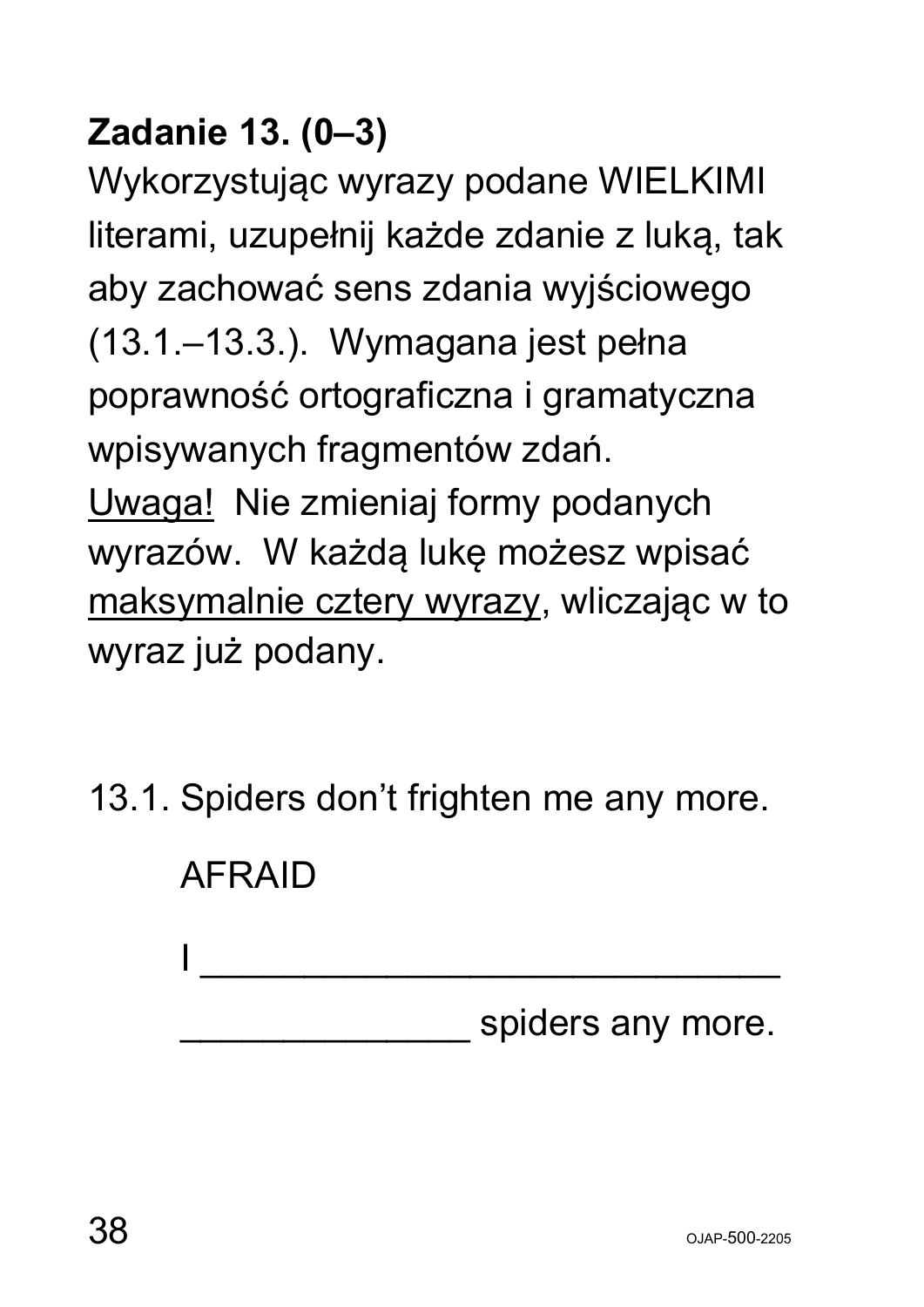| 13.2. The cheetah is the fastest animal on |  |  |
|--------------------------------------------|--|--|
| Earth.                                     |  |  |

AS

There's no animal on Earth \_\_\_\_\_\_\_

 $\mathcal{L}_\text{max}$  and  $\mathcal{L}_\text{max}$  and  $\mathcal{L}_\text{max}$  and  $\mathcal{L}_\text{max}$  and  $\mathcal{L}_\text{max}$ 

the cheetah.

| 13.3. People play football all over the |  |  |  |
|-----------------------------------------|--|--|--|
| world.                                  |  |  |  |

PLAYED

Football \_\_\_\_\_\_\_\_\_\_\_\_\_\_\_\_\_\_\_\_\_\_

\_\_\_\_\_\_\_\_\_\_\_\_\_\_\_\_\_\_\_\_\_\_\_ all over

the world.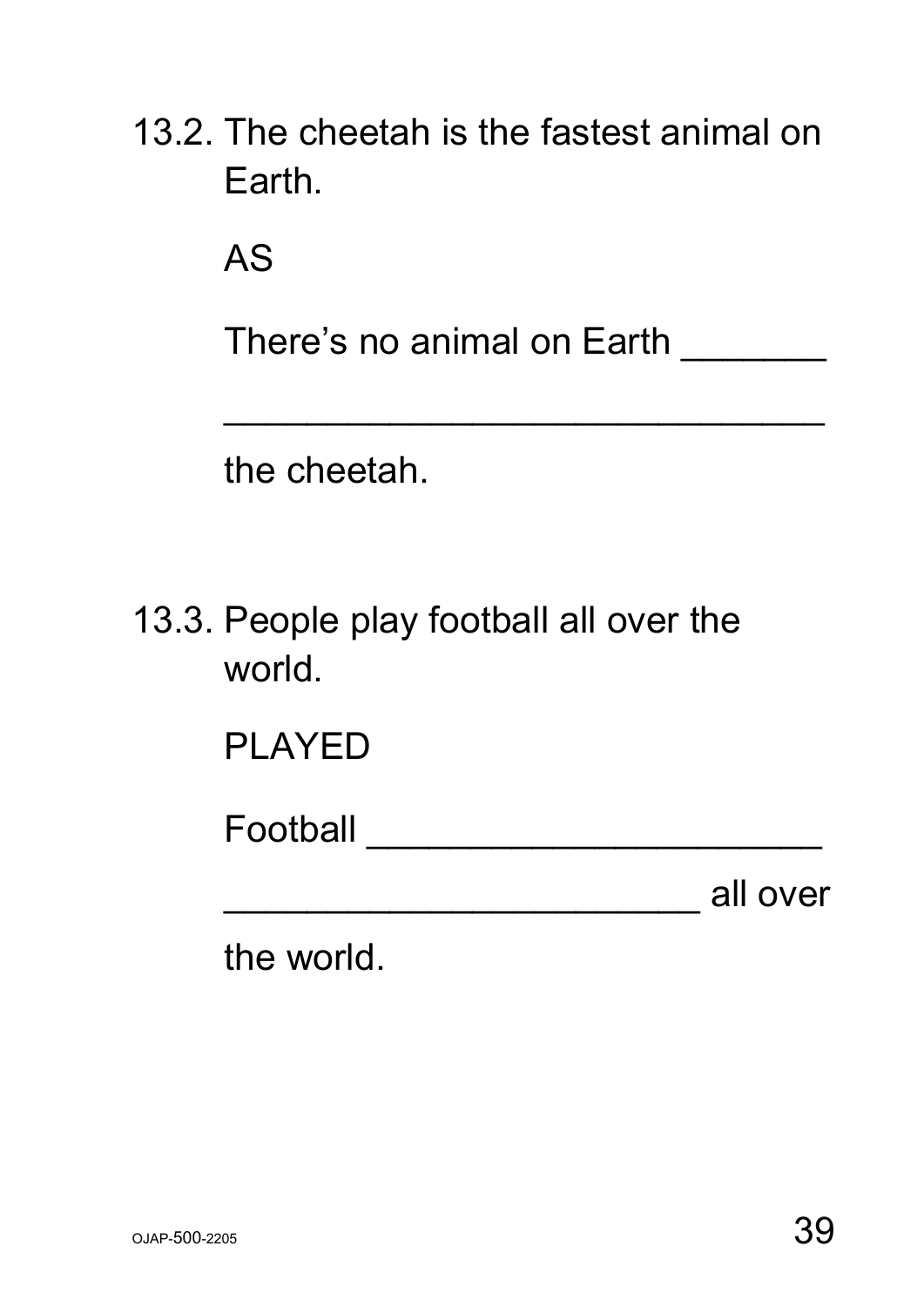# **Zadanie 14. (0–10)**

Twój telefon komórkowy się zepsuł. W e-mailu do kolegi z Anglii:

- opisz, w jakich okolicznościach zepsuł się Twój telefon
- wyjaśnij, dlaczego niedziałający telefon jest dla Ciebie kłopotem
- poinformuj, co zamierzasz zrobić, aby mieć nowy telefon.

Napisz swoją wypowiedź w języku angielskim. Podpisz się jako XYZ. Rozwiń swoją wypowiedź w każdym z trzech podpunktów, tak aby osoba nieznająca polecenia w języku polskim uzyskała wszystkie wskazane w nim informacje. Pamiętaj, że długość wypowiedzi powinna wynosić od 50 do 120 wyrazów (nie licząc wyrazów podanych na początku wypowiedzi). Oceniane są: umiejętność pełnego przekazania informacji, spójność,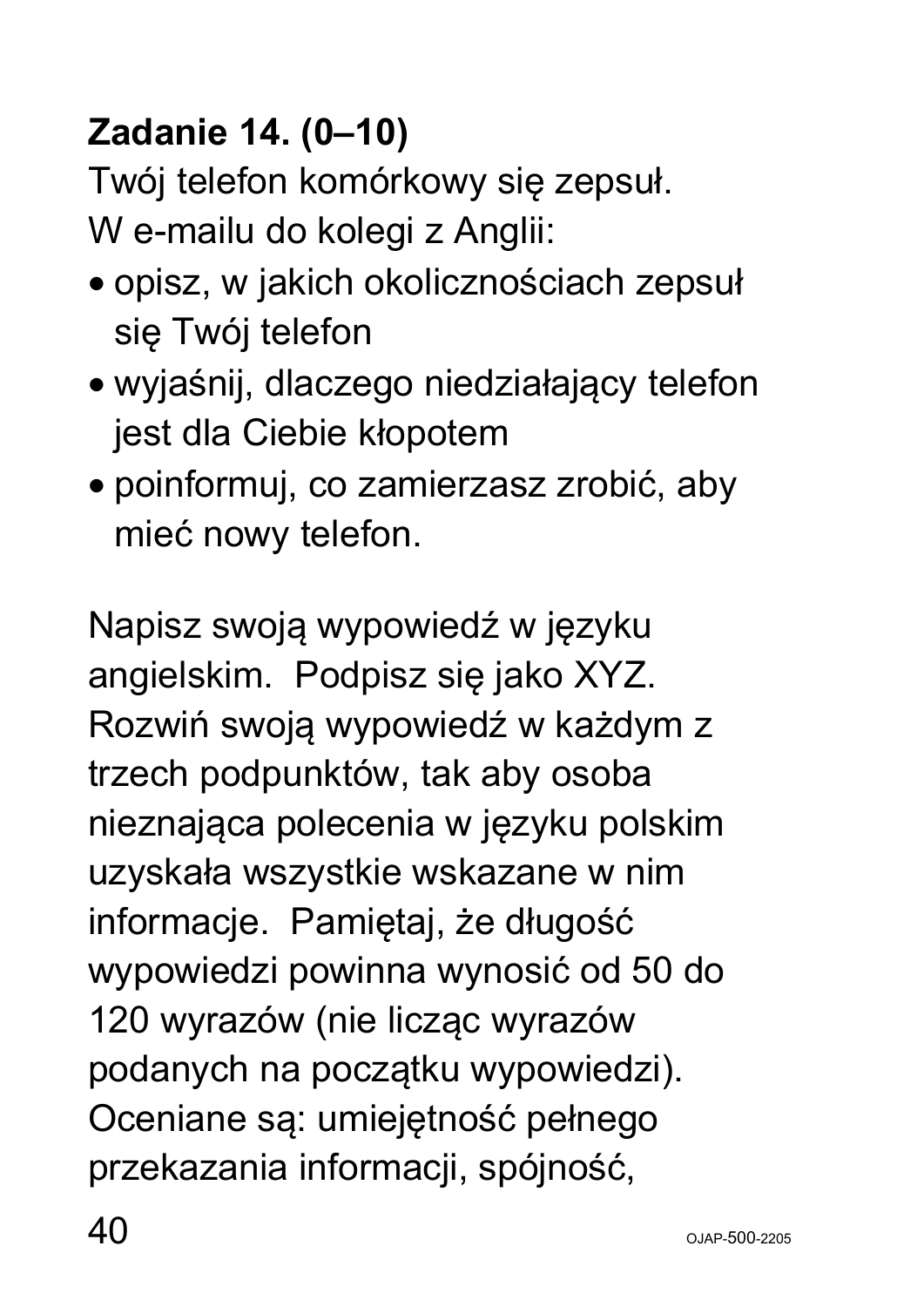bogactwo językowe oraz poprawność językowa.

#### **CZYSTOPIS**

Hi Jack, Something is wrong with my mobile phone!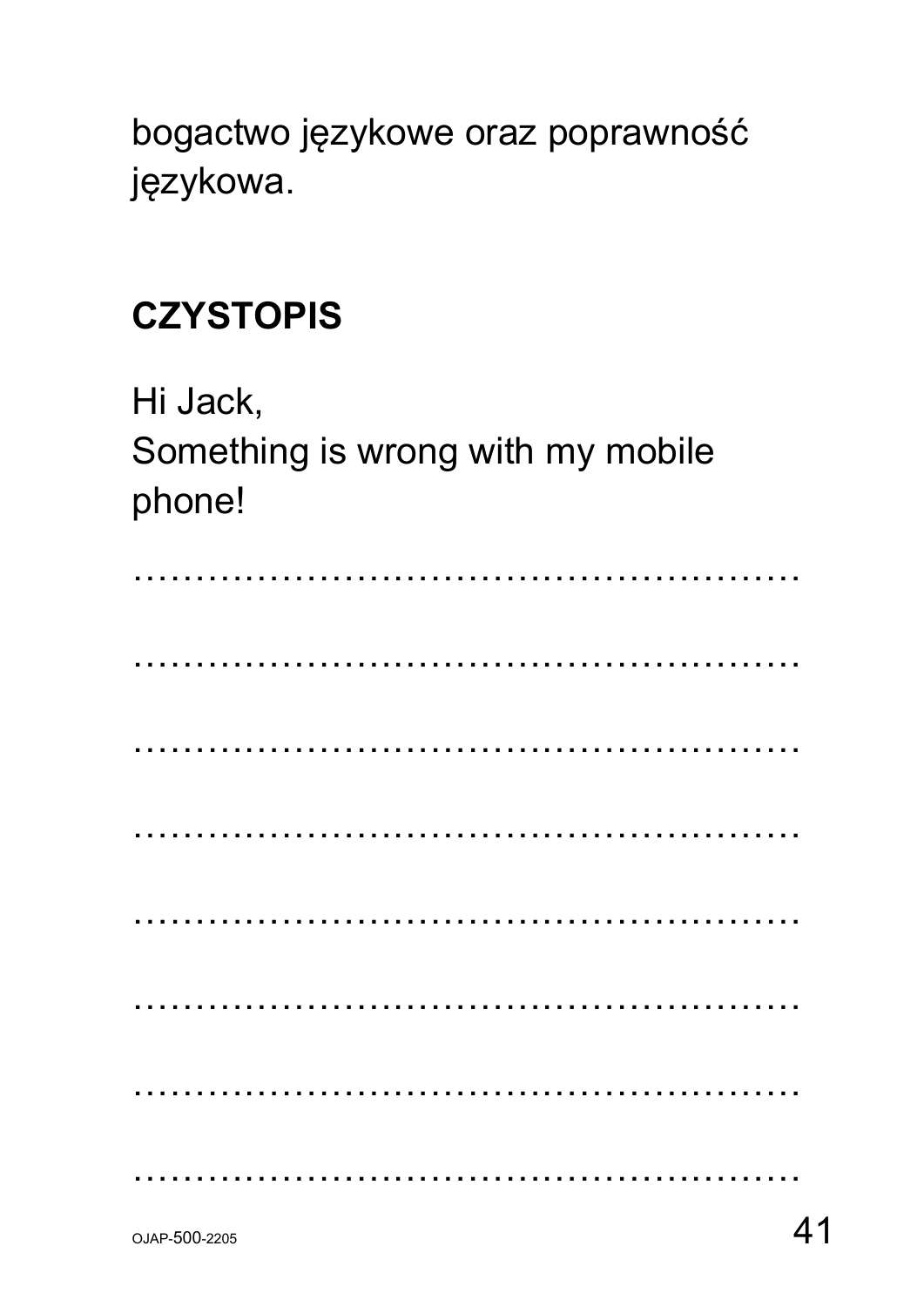|                   |          | treść |   |   | spójność<br>i logika<br>wypowiedzi |   | zakres<br>środków<br>językowych |  | poprawność<br>środków<br>językowych | <b>RAZEM</b> |  |
|-------------------|----------|-------|---|---|------------------------------------|---|---------------------------------|--|-------------------------------------|--------------|--|
| liczba<br>punktów | $\Omega$ |       | ົ | 4 |                                    | ົ |                                 |  |                                     | ⌒            |  |